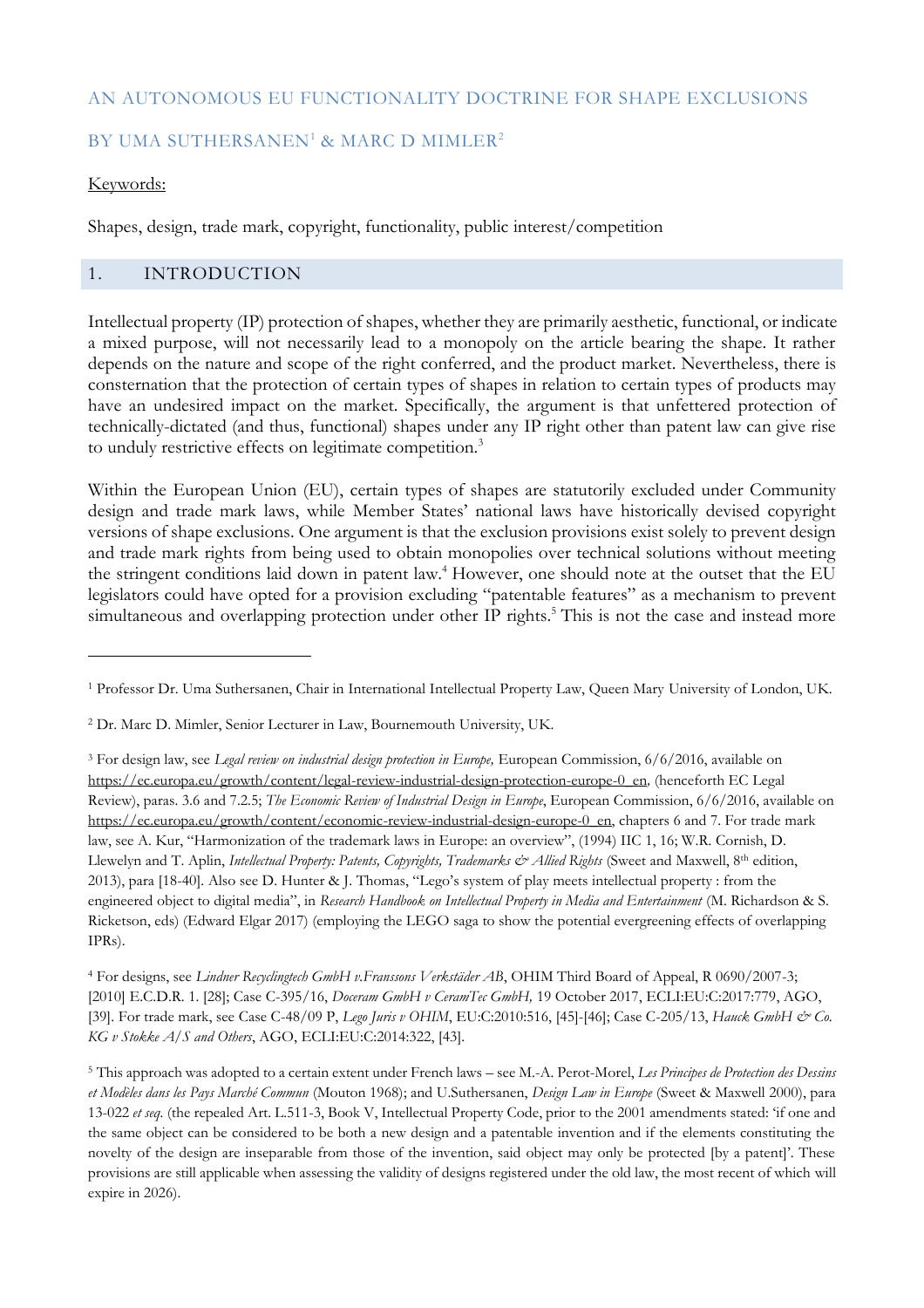nebulous notions were adopted including "technical function" in the case of design law or "technical result", in relation to trade mark law. Another argument is that the shape exclusions are purposed on the fact that functional shapes lack the designer's freedom, personal creativity, individual character, ornamentality or inherent distinctiveness.<sup>6</sup> Thus, in recent copyright decisions, the functionality concept has been recast as being an inherent aspect of the originality and idea-expression principles. The final argument which is inherent within the first two is that the exclusion provisions provide the necessary delineation between the rights so as to ensure the rationales of different IP rights are not undermined.

This article explores the multitude of doctrinal and policy reasons underpinning shape exclusions by focussing on the evolution of the functionality doctrine by the Court of Justice of the EU (CJEU) in recent design, trade mark and copyright jurisprudence. We argue that insofar as shapes are concerned, the CJEU is consciously shifting various legal dots within design, copyright and trade mark laws which are now merging to create a *pointilliste* landscape namely the adoption of an EU autonomous functionality doctrine within IP – and this is in accordance with the Court's increasing judicial activism in the field of IP law (rather in the manner of a common law court).<sup>7</sup> We further argue that in doing so, the CJEU is not necessarily turning its back on the traditional rationales of shape exclusions (such as demarcating between different IP laws or accentuating the need for distinctiveness or creativity); however, the Court is clearly building a European macro-rationale within these laws namely to ensure that protection does not unduly restrict market freedom and competition. And this is the right direction in the area of shape jurisprudence.

## 2. FUNCTIONALITY UNDER EU DESIGN LAW

Art. 8(1), Community Design Regulation (CDR) states that "features of appearance of a product which are solely dictated by its technical function" are excluded. The initial draft definition of design embraced a holistic concept whereby a design was perceived as the symbiosis of three elements: the functional improvement or technical innovation in the product; the creative contribution of an aesthetic nature by the designer; and the investment by the manufacturer to develop the two preceding elements.<sup>8</sup> This expansive view of a design was rejected as being too anti-competitive since it would include principles of construction or purely technical elements. Thus, the definition was amended so as to anchor the legal concept of design to the appearance of the product. The inevitable presence of functional elements within any product shape remained. The issue was further exacerbated by the fear of protecting interconnections, spare parts and other peripherals within the motor vehicle and other complex-component product sector. Perhaps in retrospect, the components issue should have been dealt with under competition law; conversely the lack of success under the latter law to curb the market practices of car manufacturers inevitably led to the adoption of the interconnection exclusion. Thus,

<sup>6</sup> Case C-395/16, *Doceram*, AGO above note 4 [35]-[36]. In interpreting individual character, the courts have sometimes defined the informed user as someone who looks at both the "attractiveness of the design and the practicability and efficiency of the device" - see *Consortium Manager Parisien v Freshlink Product Development LLC (Kitchen utensils)*, R 2407/2014-3, 05/02/2016, [35]; *Colanders,* R 887/2008-3, 11/08/2009, [27]–[28]; *KUBALA sp zoo v FHU Partner Ljajic Milan,* R 1586/2017-3, [2018] E.C.D.R. 17 [22]. Moreover, the designer's freedom has been construed with reference to the "technical constraints arising from the functionality of the device" in question. See *Senz Technologies BV v Office for Harmonisation in the Internal Market (Trade Marks and Designs) (OHIM)* (T-22/13) EU:T:2015:310; [2015] E.C.D.R. 19 , [56]); *KUBALA,* op.cit., [25]. For a full discussion on distinctiveness vis-à-vis shapes, see C. Ramirez-Montes, *The elusive distinctiveness of trade dress in EU trade mark law,* (2020) Emory International Law Review *forthcoming* (copy with the authors).

<sup>7</sup> With gratitude to Professor Firth for the metaphor – see A. Firth 'Code, autonomous concepts and procedure – stepping stones for European law?' in M.Perry, ed, *Intellectual Property Governance for the 21st Century: Global Evolution* (Springer 2016), 74- 79. See Part 5 below.

<sup>8</sup> *Green Paper on the Legal Protection of Industrial Design*, Brussels, June 1991 [III/F/5131/91-EN](henceforth EC Green Paper), paras. 5(4)(1)–5(4)(3)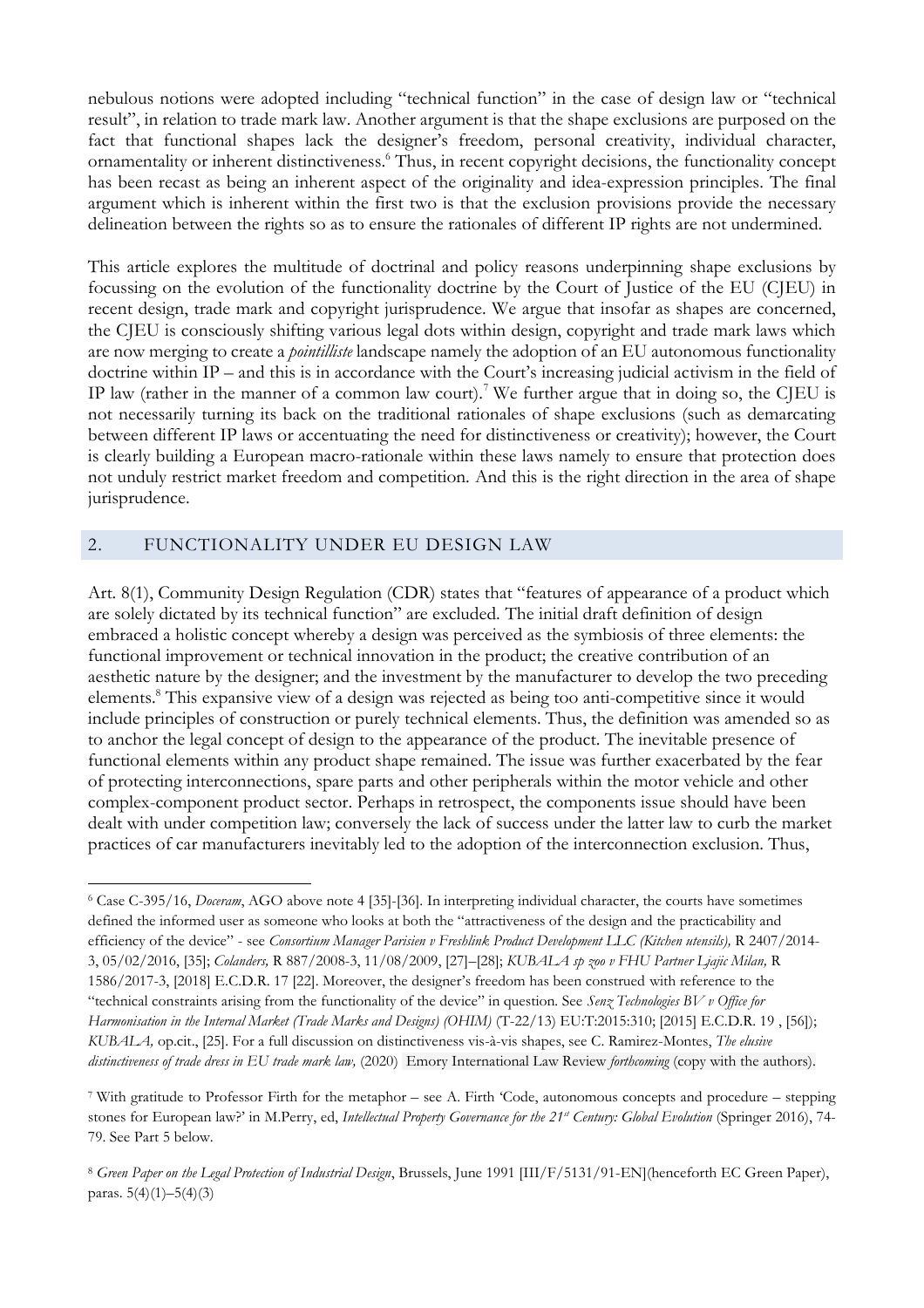Arts 8(1) and (2), CDR reflect two policies: ensuring that design law does not undermine the strict prerequisites under patent (or utility model) laws; and ensuring the preservation of competition vis-a-vis the primary-secondary parts markets. We focus on Art.  $8(1)$  in this paper.<sup>9</sup>

# 2.1 A MULTI-FACETED APPROACH TO ARTICLE 8(1) CDR

Historically, there were two main interpretations of Art.8(1) based on the Member States' national approaches and on the CDR's legislative history. The first ("*multiplicité des formes*" test) excludes design features only if the technical function cannot be achieved by any alternative configuration. The theory, widely employed by the French courts, was soon adopted by other Member States and the EUIPO.<sup>10</sup> The popularity of this interpretation was bolstered by *Philips v Remington* – a previous decision concerning shape trade marks. Due to the difference in wording between the EU trade mark and design directives, Advocate General (AG) Colomer suggested that:

"the level of functionality must be greater in order to be able to assess the ground for refusal in the context of designs; the feature concerned must not only be necessary but essential in order to achieve a particular technical result: form follows function. This means that a functional design may, none the less, be eligible for protection if it can be shown that the same technical function could be achieved by another different form."<sup>11</sup>

The second interpretation ("*causality approach*") derives from British law and is cogently expressed in the landmark decision of *Amp v Utilux.* Interpreting an earlier statute which excluded designs "dictated solely by the function", the court posed the question thus: whether every single feature of the shape of the product in question was dictated by the function in the sense of being "attributable to or caused by or prompted by" the product's function.<sup>12</sup> Several considerations arise including the designer's freedom of choice, eye or visual appeal and individual characteristics. Determining the designer's motivation is but

<sup>9</sup> We do not consider Art. 8(2), CDR as it was specifically motivated by the need to curtail the market power of manufacturers in relation to replaceable componenet parts of the primary product, rather than a need to curtail the protection of functional elements *per se*. Ostensibly aimed initially at car manufacturers, the provision now has the potential to apply to all products with some interoperable aspect. For a further reading on the this clause, see recital 10, CDR (emphasises the rationale as barring the design of "mechanical fittings" which hinder interoperability of products of different makes); Working Paper no.3, above note 9 (the Commission admitting that its main concern, in implementing its must-fit provisions, is the spare parts industry in the automotive sector); J. Drexl, R.M. Hilty, A. Kur, "Design Protection of Spare Parts and the Commission's Proposal for a Repairs Clause", [2005] 36 IIC 448; U.Suthersanen, *Design Law: European Union and United States of America* (Sweet & Maxwell 2010), chapter 4; *Legal review on industrial design protection in Europe,* above note 3, paras. 5.2; and 7.3.2.

<sup>10</sup> Since 2016, the EU Intellectual Property Office (EUIPO), previously known as the Office for Harmonization in the Internal Market (OHIM). For further discussion on this approach, see P. Greffe and F. Greffe, *Traité des dessins et des modèles: France, Union Européenne, Suisse* (LexisNexis 2003), pp.72–73; D. Cohen, *Le droit des dessins et modèles* (Economica Paris 2004), p. 22; Case C-395/16, *Doceram* , above note 4 (citing German, Belgian, Spanish and British cases adopting this approach.)

<sup>11</sup> Case C‑299/99, *Koninklijke Philips Electronics NV v Remington Consumer Products Ltd.,* EU:C:2001:52, [36]-[38]; U. Suthersanen, The European Court of Justice in Philips v Remington - Trade Marks and Market Freedom, [2003] 3 IPQ 257.

<sup>12</sup> *Amp Inc. v Utilux Pty Ltd.*, [1972] RPC 103 (HL) at 122. It should be noted that the earlier UK design statute incorporated the functionality exclusion within its definitional provision namely designs had to appeal to and be judged solely by the eye  $-$  s.1(3), RDA 1949 (c.88); this has some similarities to the current EU design law's stance that designs be visible – Art.3(a), CDR; Case T494-12, *Biscuits Poult SAS v OHIM,* ECLI:EU:T:2014:757.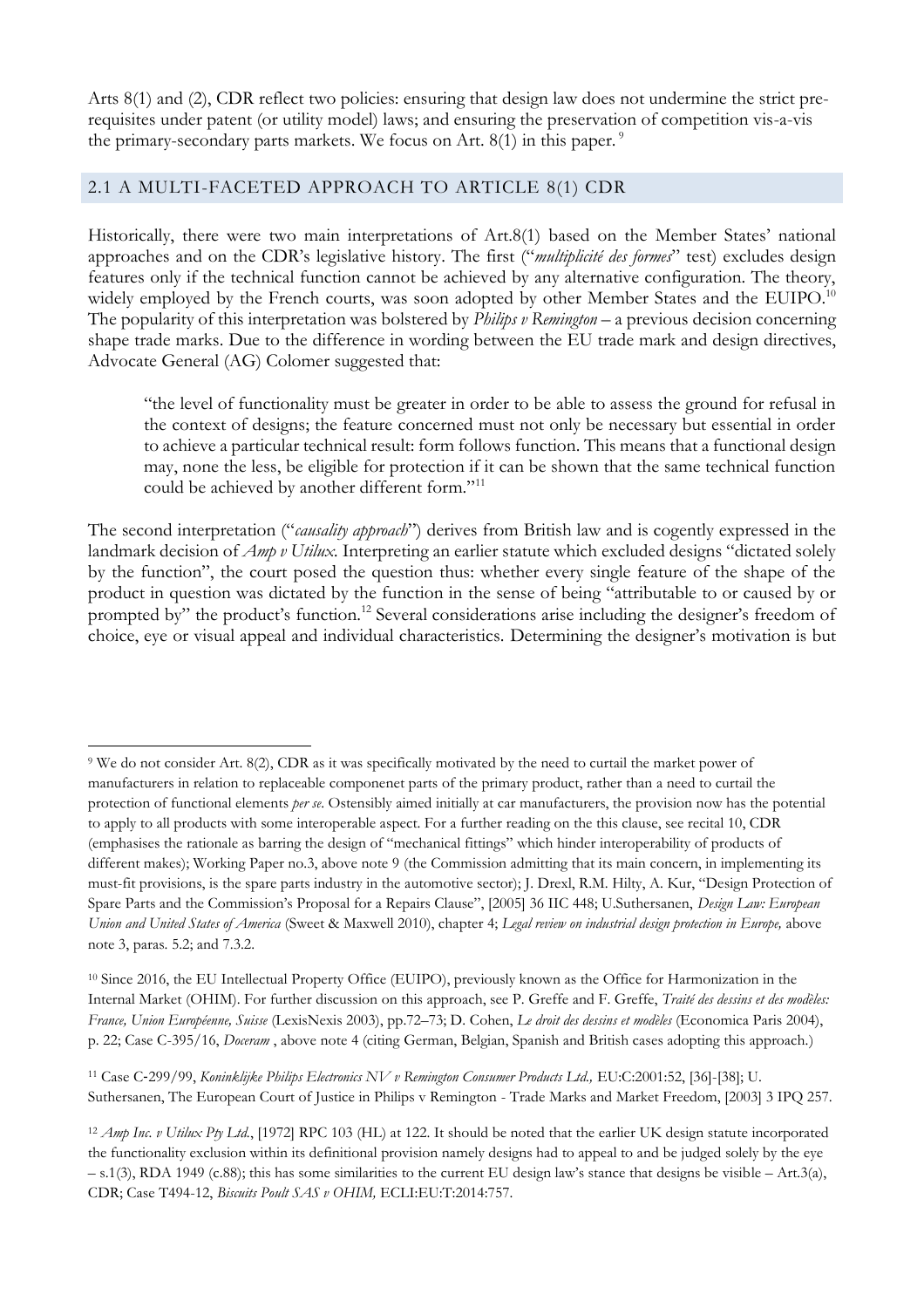one factor as the design may still visually appeal to a consumer.<sup>13</sup> A reformulated version of this theory as applied within several Member States is as follows:

"it is necessary to identify the reason why the feature in question was chosen by the designer of the product. Thus interpreted, Article 8(1) would be applicable in all cases where the need to fulfil a certain technical function was the sole factor that dictated the design in question, *without any effect on its physiognomy or its aesthetic quality*, and the possible existence of design alternatives which could fulfil the same function is not crucial."<sup>14</sup>

The EUIPO adopted a third stance (thereby substituting the first approach). In retrospect, the Office had offered a restatement of the causality approach, best expressed in the *Lindner* decision. <sup>15</sup> The Office's perspective was that of

"a reasonable observer who looks at the design and asks himself whether anything other than purely functional considerations could have been relevant when a specific feature was chosen."<sup>16</sup>

Of particular importance is the Board's competition-based assertions: the rationale of the functionality clause, it held, was to prevent design law "from being used to achieve monopolies over technical solutions"; and the *multiplicité des formes* test had to be rejected since, in the Board's view, it would prevent the manufacture of "a competing product"; the British *Amp* approach was the correct one since it would not "shut out competitors".<sup>17</sup> These competition-based themes resurface again when we turn to consider *Doceram GmbH v CeramTec GmbH.* <sup>18</sup> The Oberlandesgericht Düsseldorf referred two questions to the CJEU as to the interpretation of Art.8(1) CDR in relation to a number of registered Community designs protecting welding centring pins in three different geometrical shapes. Having observed the different approaches, the referring Court asked whether it was necessary to explore the significance of the "design effect" on the product design thus determining whether (technical) functionality was the sole factor dictating the design. If answered in the affirmative, the second question was whether the functionality assessment was from the perspective of the "objective observer".

#### 2.2 *DOCERAM*'S AUTONOMOUS FUNCTIONALITY DOCTRINE

In our opinion, the AG and the CJEU advocated a new approach. One that doesn't reject the *multiplicité des formes* test for the *causality* test as such but instead reformulates various theories to forge an autonomous functionality doctrine. The current approach makes no reference to aesthetic quality or merit *per se;* nevertheless, the approach adopts a visual-based aesthetics reference when applying a 4 step objective assessment in considering the designer's choice.

<sup>17</sup> *Lindner, ibid,* [30]-[31].

<sup>13</sup> *Amp v Utilux*, above note 12, at 106.

<sup>14</sup> AG Øe in Case C-395/16, *Doceram*, above note 4, [21], emphasis added.

<sup>&</sup>lt;sup>15</sup> *Lindner*, above note 4. The decision was appealed against unsuccessfully due to the application being outside the time-limit for appeal – see *Franssons Verkstäder AB v OHIM – Lindner Recyclingtech),* 10 May 2010, T-98/10, EU:T:2010:180 (General Court); 9 September 2010, C-290/10, ECLI:EU:C:2010:511 (CJEU).

<sup>16</sup> *Lindner, ibid,* [31], [36]. For the adoption of the test France, see Greffe, F., and Greffe, P., *Traité des dessins et des modèles — France, Union européenne, Suisse, continent américain*, (LexisNexis, 9th edition, 2014) paras. 155-186.

<sup>18</sup> Case C-395/16, *Doceram GmbH v CeramTec GmbH,* 8 March 2018, ECLI:EU:C:2018:172 (CJEU).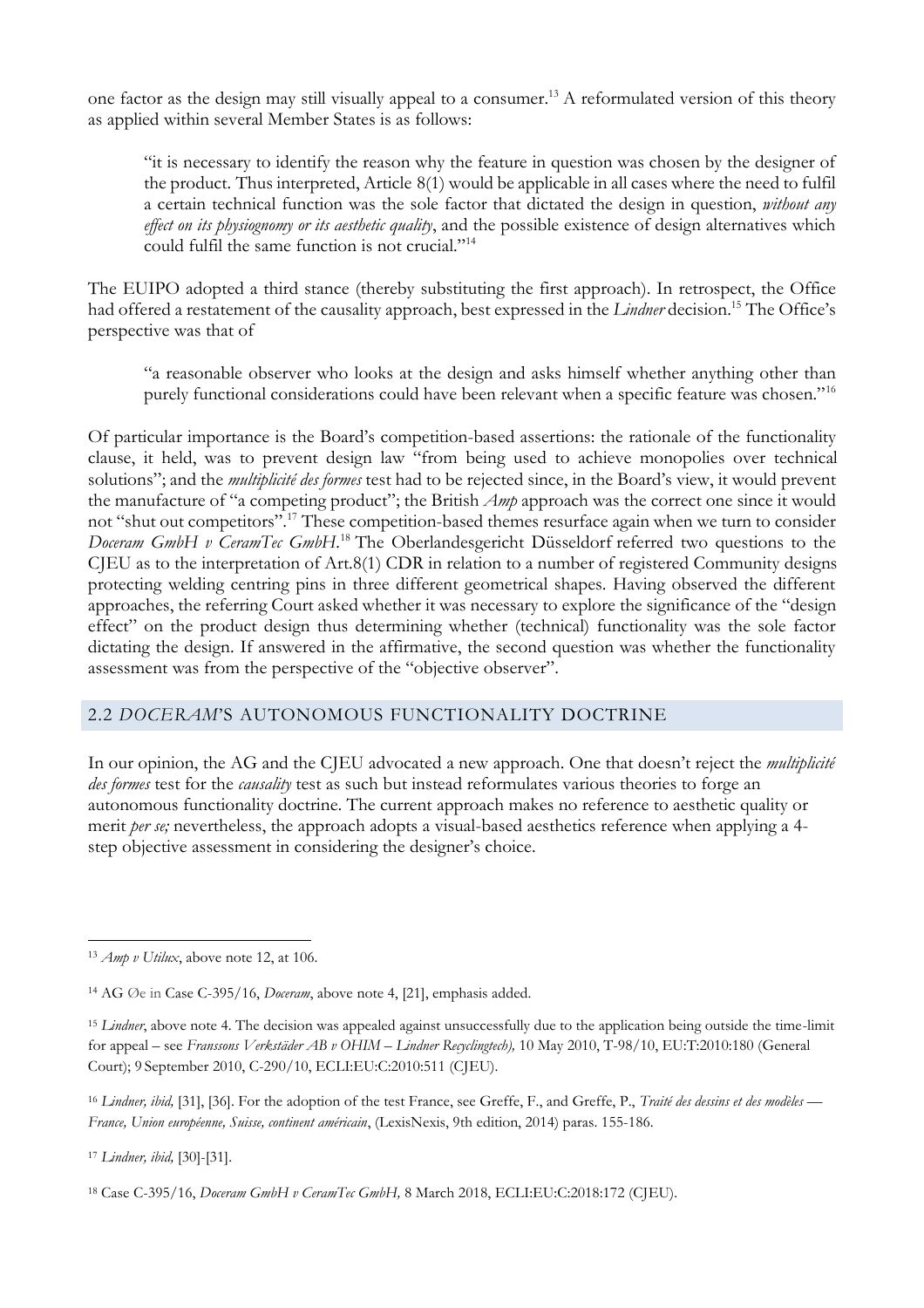## (A) VISUAL ASPECTS (AESTHETICS)

Recital 10, CDR is admittedly confusing; whilst the first part establishes a clear innovation-competitionfunction linkage, the second sentence has been employed confusingly. We see this in the *Lindner*  approach where the EUIPO inferred that functionality should be determined with reference to some sort of aesthetics rubric. <sup>19</sup> Perhaps we should understand the *Lindner* decision as an attempt to formulate a legal concept of design. Various schools of design argue that designing is the imposition of analysis, order and deliberation curtailed by environmental and commercial factors. The role of the designer is to select and combine such ergonomic, technical and artistic elements. <sup>20</sup> However, contrary to design practice, the focus within EU design legislation is on visual aesthetics as opposed to other types of aesthetics including ergonomic or tactile or aural aesthetics.<sup>21</sup> One can appreciate this emphasis on the visual aesthetics. From cultural and economic perspectives, the visual power exercised by the designer over the product is, arguably, his most important tool. We can conclude that EU design law does not require an analysis of aesthetic *merit* as a positive criterion of protection but some rudimentary aesthetic *appreciation* is required when considering the visual aspects of the design. As the CJEU has confirmed, "appearance is the decisive factor of a design" in determining novelty, individual character and scope of protection.<sup>22</sup>

#### (B) COMPETITION AND CREATIVITY

A second element of the nascent autonomous EU functionality doctrine is that the *Doceram* decision ties the narrow aesthetics element (visual aspects) to freedom of choice and competition. Thus, for example, there are repeated links between the rationale of the functionality exclusion and the need to safeguard competition and market players within the AG's opinion. The causality approach must be the correct one, AG Øe concludes, because it is particularly suited to this task of safeguarding competition.<sup>23</sup> He then turns to trade mark law to explain that the exclusion clauses within that and

<sup>23</sup> *Doceram*, AGO *ibid* [38].

<sup>&</sup>lt;sup>19</sup> *Lindner*, above note 4, [33],[35],[42] ("The significance of limiting protection to the visual appearance of products is that aesthetic considerations are in principle capable of being relevant only when the designer is developing a product's visual appearance. […] It is true that there is no ban on the protection of designs that lack any aesthetic quality. Such a requirement is not imposed because it is notoriously difficult to make an objective evaluation of aesthetic merit. Article 7(1) of the Directive and art. 8(1) CDR deny protection to certain designs*,* not because they lack aesthetic merit but because aesthetic considerations play no part in the development of the designs, the sole imperative being the need to design a product that performs its function in the best possible manner."]

<sup>20</sup> For a varied discussion on design as a discipline and profession, see V. Papanek, *Design for the Real World* (Thames & Hudson, 1984) pp. 4, 28, chapters 9 and 10; G. L. Glegg, *The Design of Design* (Cambridge Univ. Press, 1969) pp 5-16; D. Ullman, *The Mechanical Design Process* (McGraw-Hill, Inc., 1992) pp 6-7; A. Forty, *Objects of Desire* (Thames & Hudson, 1986) p. 7; D. Ughanwa and M. Baker, *The Role of Design in International Competitiveness* (Routledge, 1989) pp. 245-247; *Technology and the Wealth of Nations,* Eds, N. Rosenberg, R. Landau, D.C. Mowery (Stanford Univ. Press, 1992) pp. 384-386, 399-401. For similar discussions during the legislative passage of the CDR, see Suthersanen, *Design Law in Europe,* above note 5, paras. 6.001-6.035.

<sup>21</sup> *Doceram,* AGO, above note 4, [25]-[29]; CJEU, above note18, [23]-[24], [26]. In unpacking the objective of the functionality clause, the AG's opinion offers a bumpy read over several slippery notions including: in determining functionality, the external appearance of the product remains decisive "whatever its specific merit"; there is a thin line between "aesthetic quality" (which is not required) and visual appearance (the focus of protection) which ensures that the product is "distinguishable from previous protected designs" (required).

<sup>22</sup> Case C361/15 P and C405/15 P, *Easy Sanitary Solutions and EUIPO* v *Group Nivelles*, EU:C:2017:720, [62]-[64] ( in relation to arts.3(a),4(2), recital 12, 6(1), 10(1) CDR).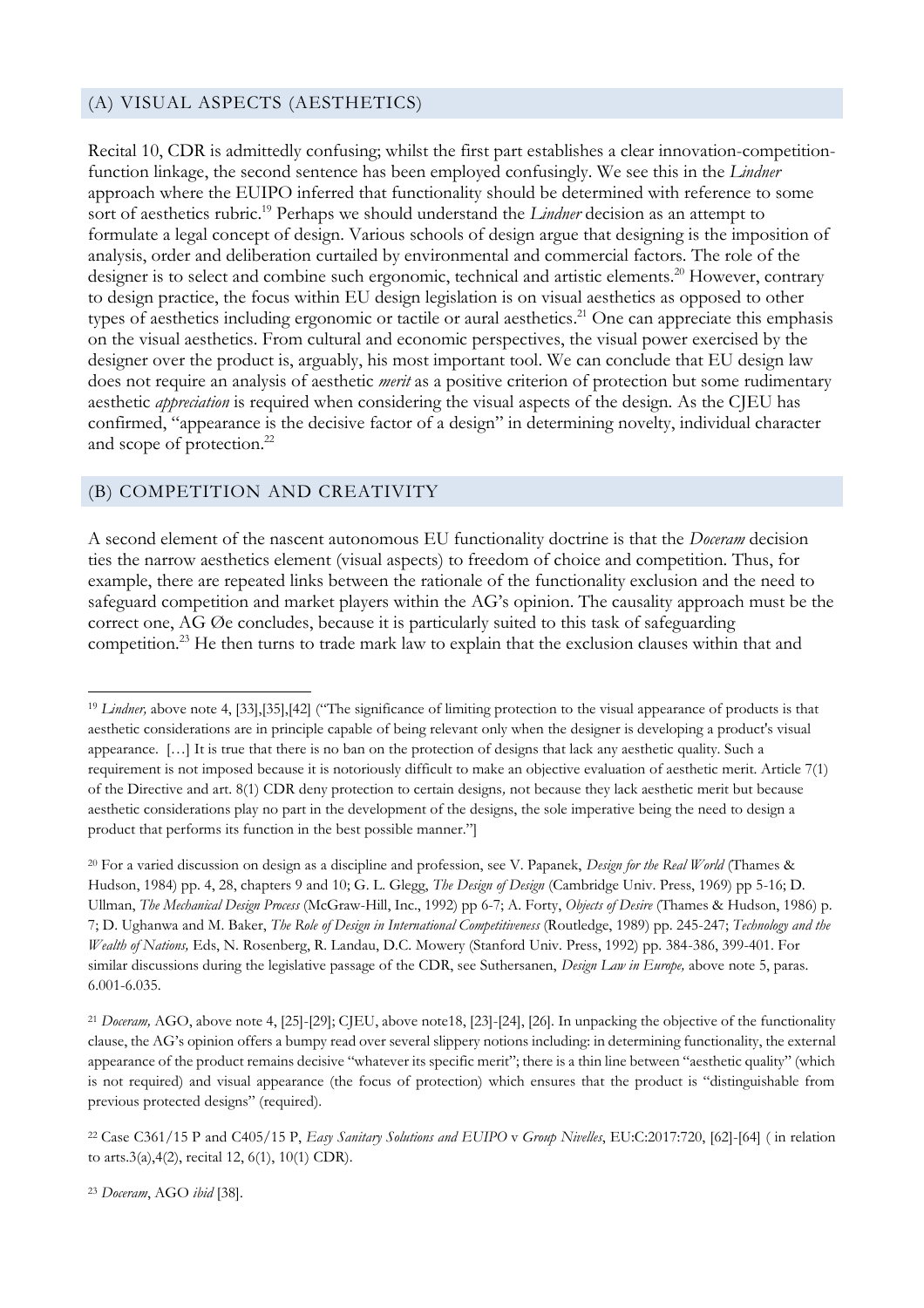designs law are *in pari materia.* <sup>24</sup> Why? Because of their role as guardians of competition: to prevent the conferment of monopolies on "technical solutions or functional characteristics of goods which a user is likely to seek in the goods of competitors."<sup>25</sup> The CJEU adopts the same stance confirming that the *multiplicité des forms*" test cannot be decisive as it would lead to situations preventing competitors offering technologically-equivalent products.<sup>26</sup>

The enquiry then shifts to the demarcation line drawn between the constrained space within which the designer must create features dictated by the product's technical function on the one hand, and the design latitude within which the designer is free to choose elements and features which effect the visual aspects.<sup>27</sup> Do notions such as the designer's freedom or her creative contribution play a role in this EU autonomous functionality doctrine? The answer is yes in the AG's opinion since Art.8(1) CDR must be interpreted as excluding features of appearance which were "without any creative contribution on the part of its designer"<sup>28</sup>. Elsewhere, the AG refers to the "designer's freedom of choice", the designer's "creative contribution in developing the product"; the presence of "personal creativity", or "creative influence  $[\dots]$  over the appearance of the product".<sup>29</sup>

## (C) FREEDOM OF CHOICE – A 4-STEP ASSESSMENT

But the CJEU makes no reference whatsoever to creativity or the designer's freedom, but focusses on assessing the designer's choices.<sup>30</sup> This is we believe important for two reasons:. First, by eschewing the concept of "the freedom of the designer", the Court has avoided the functionality doctrine being unnecessarily merged with other parameters of protection such as individual character.<sup>31</sup> Secondly, the "choices" route maintains the competitive ethos underlying the functionality doctrine by calling for an objective assessment of the following considerations: (i) the design; (ii) the objective circumstances which dictated the choice of visual features; (iii) the information on the use of the designed product;

<sup>24</sup> The historical syllogism deriving partially from the AG's opinion in *Philips*, above note 11, is as follows: the underlying purpose of the functionality exclusion within trade mark law is to bar protection, which has the potential to confer a permanent period of protection, from extending the life of other more short-lived rights, such as patents and design rights. AG Colomer in *Philips* stressed that the relationship between trademark and design laws is so pertinent that the latter clarifies the scope of the former, and that the two tests must be different. And the *multiplicité des formes* test was thereby forged. AG Øe now notes that this stance must be rejected since this view was "expressed in an *obiter dictum"* that was never supported by the CJEU in that decision - *Doceram,* AGO, *ibid* [43-46], footnote 57.

<sup>&</sup>lt;sup>25</sup> *Doceram*, AGO *ibid* [41]-[42] (the appellant had sought protection for 17 variants of the basic design thus not leaving "other market operators any opportunity to use alternative forms of those products, as there are no other technically relevant forms in the field of projection welding that are capable of producing a different overall impression of the product").

<sup>26</sup> *Doceram,* CJEU, above note 18, [30]

<sup>27</sup> *Doceram,* AGO, above note 4, [29].

<sup>28</sup> *Doceram,* AGO, *ibid* [71], emphasis added.

<sup>29</sup> *Doceram*, AGO, *ibid* [29], [33], [35], [37], [47], [60], [71], footnotes 31, 34

<sup>30</sup> *Doceram,* CJEU, above note 18, [26], [31], [37].

<sup>31</sup> Arts. 6(2), 10(2), CDR – both take the "degree of freedom of the designer in developing the design" will be taken into consideration. There has been some call for the designer's freedom threshold be employed to assess functionality and copyright protection – see European Copyright Society, *Opinion in relation to the pending reference before the CJEU in Cofemel v G-Star, C-683/17,* available on [https://europeancopyrightsociety.org/how-the-ecs-works/ecs-opinions,](https://europeancopyrightsociety.org/how-the-ecs-works/ecs-opinions) para. 16.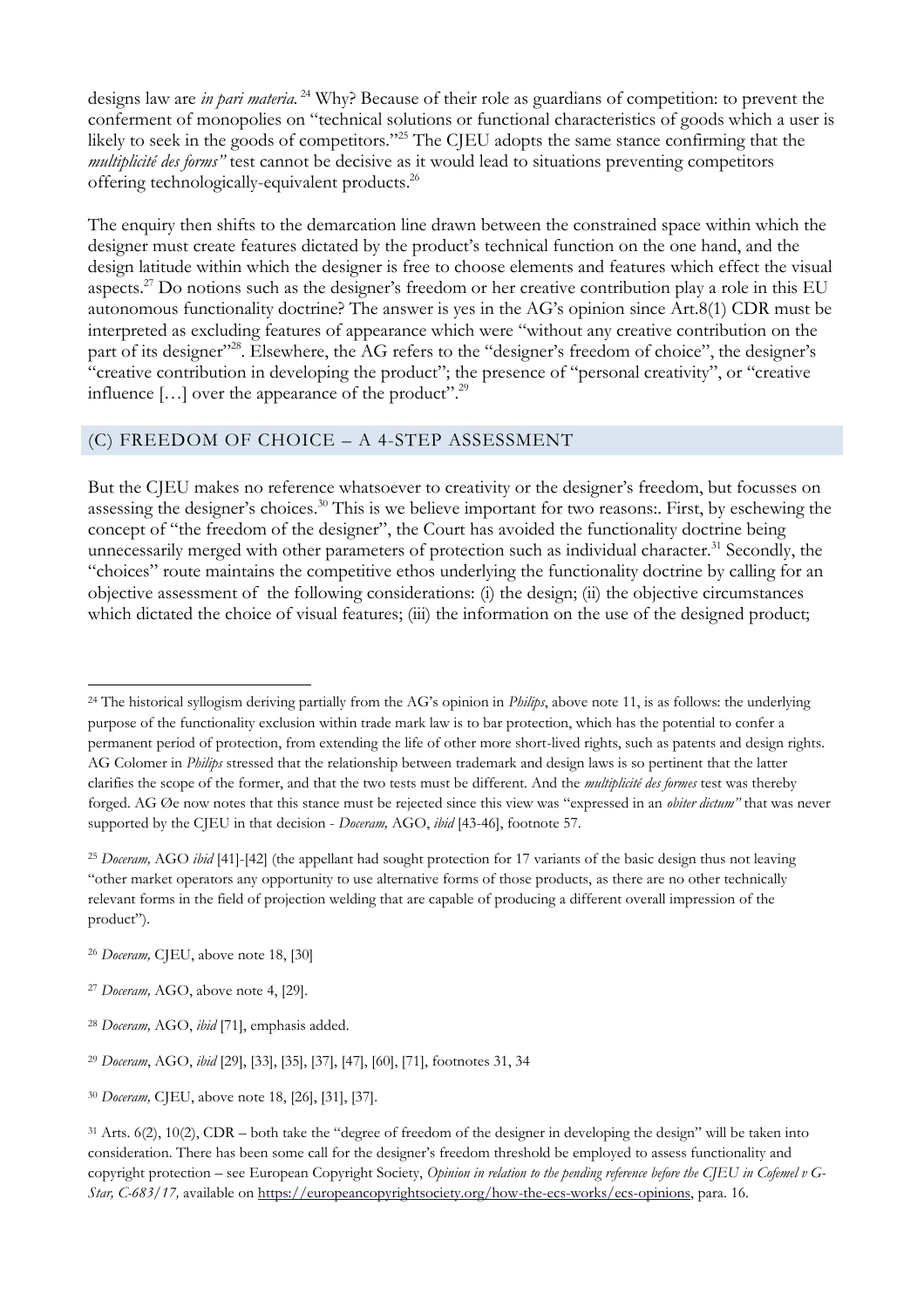and (iv) the existence of alternative designs fulfilling the same technical function.<sup>32</sup> Although the "*multiplicité des forms"* analysis cannot be decisive*,* the fact that alternative designs exist can be part of the evidentiary case.<sup>33</sup> It is unclear whether the designer's motivation matters especially as the AG has recently said it does when considering shapes under copyright law.<sup>34</sup>

The new *Doceram* approach enables fresh avenues of enquiry as a simple visual analysis is no longer the only consideration. <sup>35</sup> One can also review the nature and function of the product in question, the advertising literature and data as to previous IP rights, especially the existence of prior patents.<sup>36</sup> Moreover, the new assessment test is flexible enough to allow a tribunal to take into account the classification indication in the case of a registered Community Design, a factor which is not supposed to affect the scope of protection *per se*. 37

We encounter an endorsement of equivalent considerations in the CJEU's jurisprudence on shape trade marks. In considering the identification of the essential characteristics of a shape mark in *Lego Juris v OHIM*, the Court noted that this assessment may "be carried out by means of a simple visual analysis of the sign or, on the other hand, be based on a detailed examination in which relevant criteria of assessment are taken into account, such as surveys or expert opinions, or data relating to IP rights conferred previously in respect of the goods concerned."<sup>38</sup> The Court here accepted that the perception of the sign by the average consumer could be a relevant (but not decisive) criterion of assessment.

## 3. FUNCTIONALITY UNDER EU TRADE MARK LAW

Even where shapes are proven to be distinctive, the European legislators have instituted a further policy decision which is enshrined in art.7(1)(e) of the Trade Mark Regulation (TMR) and art. 4(1)(e), of the Trade Mark Directive (TMD). These exclusionary provisions bar shapes which are desirable – either through its aesthetic quality or where it fulfils a technical function.<sup>39</sup> Specifically, shape signs are subjected to three further hurdles which seek to bar signs which consist exclusively of: (i) the shape or another characteristic, which results from the nature of the goods themselves (first indent); or (ii) the shape, or another characteristic, of goods which is necessary to obtain a technical result

<sup>37</sup> Art.36(2), (6) CDR.

<sup>&</sup>lt;sup>32</sup> *Doceram*, CJEU, above note 18, [37]-[39] ("provided that those circumstances, data, or information as to the existence of alternative designs are supported by reliable evidence").

<sup>33</sup> *Doceram,* CJEU, *ibid* [32],[37]; also AGO, above note 4, [67].

<sup>34</sup> Case C-833/18, *SI, Brompton Bicycle Ltd. v Chedech/Get2Get*, ECLI:EU:C:2020:79*,* AGO, [93].

<sup>35</sup> *Tinnus Enterprises v Mystic Products & Koopman International,* R 1002/2018-3 (Fluid distribution equipment), 12 June 2019, Third Board of Appeal, EUIPO; [2019] E.C.D.R. 18. The EUIPO Board of Appeal disregarded the design's 'simple and clear appearance', the product's 'sleek and elegant appearance', and the fact that it was intended for sale to consumers. The appeal to the General Court against this decision is pending - see Case T-574/19, *Tinnus Enterprises v EUIPO - Mystic Products and Koopman International.*

<sup>36</sup> In *Tinnus Enterprises, ibid* [34]-[37] in relation to a prior patent application, the Board held that the contested Community Design did not deviate from the previously submitted patent (with the same features being described in both registration instruments), thus concluding that the main concerns during their development were technical, not visual.

<sup>38</sup> Case C-48/09 P, *Lego Juris v OHIM,* EU:C:2010:516, [71]

<sup>39</sup> P.Jaffey, "The new European trade marks regime", (1997) IIC 153, 155-156.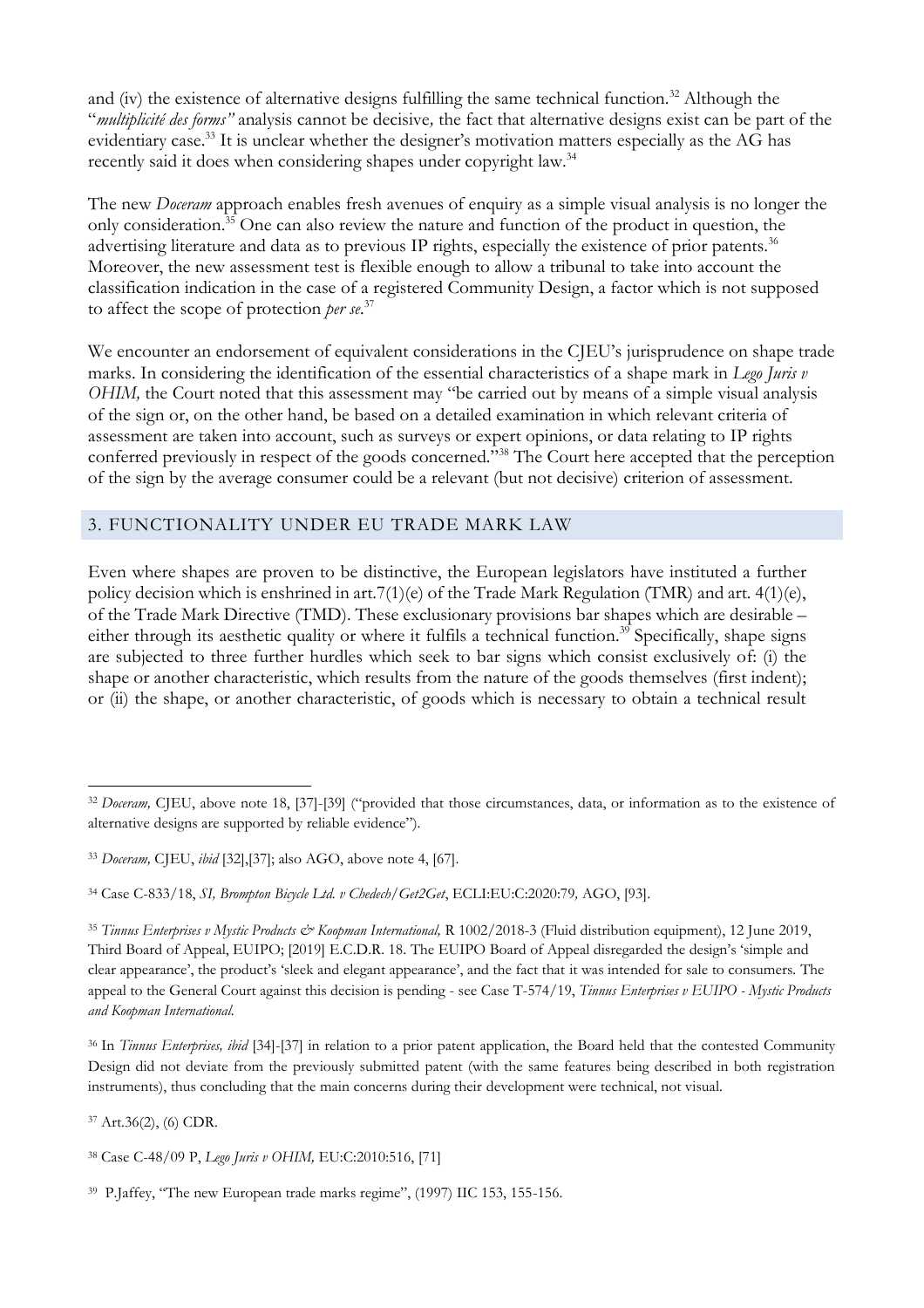(second indent); or (iii) the shape, or another characteristic, which gives substantial value to the goods (third indent). $40$ 

## 3.1 EVOLUTION OF SHAPE EXCLUSIONS UNDER ART.7(1)(E) TMR

EU trade mark law incorporates a deliberate policy choice to include shapes as signs registrable for trade mark protection.<sup>41</sup> This means that they are considered as possible registrable signs *ex ante* as long as such shapes qualify as being distinctive i.e. that the sign does what a trade mark does.<sup>42</sup> This often requires the applicant to demonstrate that the sign has acquired distinctiveness especially where the shape to be registered relates to the appearance of the product itself.<sup>43</sup> The difficulty arises as it is assumed that average consumers are not in the habit of making assumptions about the origin of products on the basis of their shape or the shape of their packaging in the absence of any graphic or word element; instead, a shape will generally only be deemed to be inherently distinctive where it "departs significantly from the norm or customs of the sector and thereby fulfils its essential function of indicating origin." <sup>44</sup>

Prior to EU trade mark harmonisation, the practice within national laws differed as to the extent to which shapes were excluded from protection. Some Member States completely excluded shapes<sup>45</sup> while others had a more liberal approach.<sup>46</sup> The first trade mark harmonising directive sought to eliminate these different approaches and modelled the EU shape exclusions on the liberal Benelux approach, in an attempt to encapsulate modern branding and marketing strategies.<sup>47</sup> In short, it was a necessary

<sup>42</sup> D. S.Gangjee, "Non- Traditional Marks across Registration and Enforcement" in I.Calboli, M.Senftleben (eds), *The Protection of Non-Traditional Trademarks - Critical Perspectives* (OUP 2018) 59, 61.

<sup>43</sup> Art.7(1)(3), TMR; art.4(1)(4).

<sup>44</sup> Case C-144/06 P, *Henkel KGaA v European Union Intellectual Property Office*, ECLI:EU:C:2007:577, [38]-[39].

<sup>45</sup> For historical accounts, see R. Burrell, H.B. Smith & A. Coleman, "Three-dimensional trade marks: should the Directive be reshaped?" in N.Dawson & A. Firth, *Perspectives on Intellectual Property: Trade Marks Retrospective* (Sweet & Maxwell 2000) 139, 144; A. Kur, "Yellow Dictionaries, Red Banking Services, Some Candies, and a Sitting Bunny - Protection of Color and Shape Marks from a German and European Perspective" in Calboli & Senftleben, *The Protection of Non-Traditional Trademarks*, above note 42, at 89; F. Henning-Bodewig & H. E. Ruijsenaars, "Alternative Protection for Product Designs - A Comparative View of German, Benelux and US Law", (1992) IIC 643, 647.

<sup>46</sup> Note for instance the Benelux position as discussed in F. Henning-Bodewig & H. E. Ruilsenaars, "Designschutz qua Markenreccht? – Das "Burberry" - Urteil des Benelux-Gerechtshof im Rechtsvergleich"*,* (1990) GRUR Int. 823; F. Henning-Bodewig & H. E. Ruijsenaars, "Alternative Protection for Product Designs", above note 45, 655; C. Gielen, "Substantial Value Rule: How it Came into Being and Why it Should be Abolished", (2014) EIPR 164.

<sup>40</sup> The trade mark amendments reformulated the prior Regulation and Directive including amending the shape exclusion provisions by including "other characteristics" to the three indents. The EUIPO Examination Guidelines provide a sound mark comprising the sound of a motorbike for motorbikes, and an olfactory mark of a scent for perfume as examples for such "other characteristics". See Section 4, Chapter 6, EUIPO Examination Guidelines, 2020 Edition, available <https://guidelines.euipo.europa.eu/>

<sup>41</sup> Parliament and Council Regulation (EU) 2017/1001 on the European Union trade mark, [2017] OJ L154/1, (henceforth TMR) art.4; Parliament and Council Directive (EU) 2015/2436 to approximate the laws of the Member States relating to trade marks, OJ L 336/1 (henceforth TMD), art. 3; Suthersanen, "The European Court of Justice in Philips v Remington", above note 11.

<sup>47</sup> Council Directive 89/104/EEC, OJ L 040/1, basing the shape exclusions on art 1(2), Benelux Trademarks Act of 1975. See D.Tatham & W. Richards, *ECTA Guide to E.U. Trade Mark Legislation* (Sweet & Maxwell 1998), [3-24]; Kur, "Harmonization of the trademark laws", above note 3, at 2,18; R. Burrell, H.B. Smith & A. Coleman, "Three-dimensional trade marks", above note 45, at 141. Also note C. Gielen, "Harmonisation of trade mark law in Europe: the first trade mark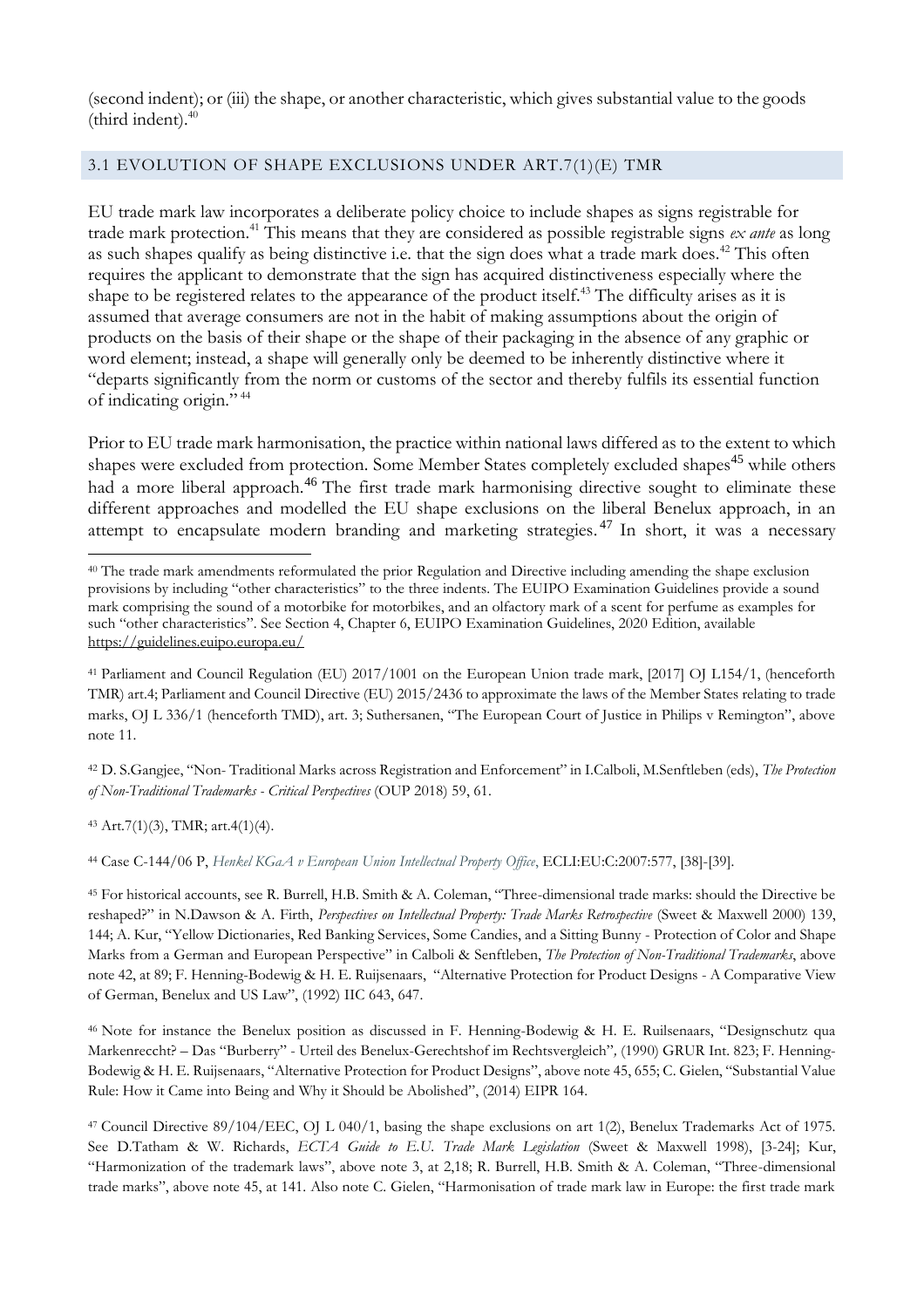liberalisation of the trade mark regime in Europe because consumers *inter alia* associated and attributed shaped goods and packaging as badges of origin. The current EU trade mark framework hence acknowledges that shapes operate as trade marks as a market reality. On the other hand, the law reflects the common principle within the Benelux (and other) trade mark regimes that such protection should not extend to functionally or aesthetically motivated product characteristics.<sup>48</sup>

#### 3.2. THE THREE INDENTS: PUBLIC INTEREST, DELINEATION AND COMPETITION

The first case to shed light as to the rationale of excluded subject matter under trade mark law was *Windsurfing Chiemsee* <sup>49</sup> Although the decision did not specifically deal with shape exclusions, its deliberations on whether and under which conditions a geographical name may be registrable as a trade mark is highly pertinent. The Court found that the basis of the exclusion on descriptive signs or indications was public interest considerations, namely such signs or indications "may be freely used by all."<sup>50</sup> The CJEU subsequently held that all trade mark exclusions would be based on public interest considerations, first in the *Philips* decision and then sealed this as a precedent in consecutive shape related cases.<sup>51</sup>

Turning to the three indents themselves, the shape exclusions have traditionally been based on two subrationales.<sup>52</sup> The first, the demarcation or delineation rationale, seeks to strictly delineate the different intellectualproperty rights. The delineation rationale will always serve as a useful reminder to examination offices and courts of the evergreening potential of trade mark law in relation to shapes protectable under other more time-limited IP rights.<sup>53</sup> Notably however, the CJEU itself has been rather inconsistent in its

<sup>50</sup> *Ibid* [25].

<sup>52</sup> Case C-48/09 P, *Lego Juris A/S v Office for Harmonisation in the Internal Market (Trade Marks and Designs) and MEGA Brands*, AGO, Inc., ECLI:EU:C:2010:4 [55] (the AG asserting that this notion was "unanimously accepted").

<sup>53</sup> Case C-299/99, *Koninklijke Philips Electronics NV v Remington Consumer Products Ltd.,* AGO, ECLI:EU:C:2001:52, [30] (the purpose in barring registration is "to prevent the exclusive and permanent right which a trade mark confers from serving to extend the life of other rights which the legislature has sought to make subject to limited periods."); also see *Lego Juris A/S*, AG, *ibid* [55], [61]; CJEU, above note 51, [43]; also note the delineation argument in design law – see *Doceram,* AGO, above note 4, [39].

The academic literature is vast as to the rationale for the exlusions: A.Firth, "Shapes as trade marks: public policy, functional considerations and consumer perception" (2001) EIPR 86, 88; Suthersanen, "The European Court of Justice in Philips v Remington", above note 11, 257, 258; N. Schober, "The function of a shape as an absolute ground for refusal" (2013) IIC 2013, 35, at 37; L. Brancusi, "Trade marks' functionality in EU law: expected new trends after the Louboutin case", (2019) EIPR 98, 102-103; C.J. Ramirez-Montes, "Mapping the Boundaries of the EU Trade Mark Functionality", (2019) *John Marshall Review of Intellectual; Property Law* 4; I. Simon Fhima, "The public interest in European trade mark law", (2017) IPQ 311. One

harmonisation Directive of the European Council" (1992) EIPR 262, 264 (noting that the Benelux regime was perceived as one of the most modern trade mark regimes at the time of harmonisation).

<sup>48</sup> A.Kur & M. Senftleben, *European Trade Mark Law* (Oxford University Press 2017) para. 4.154; Kur, "Harmonization of the trademark laws", above note 3, at 17.

<sup>49</sup> Joined Cases C-108/97 and C-109/97, *Windsurfing Chiemsee Produktions- und Vertriebs GmbH (WSC) v Boots- und Segelzubehör Walter Huber and Franz Attenberger*, ECLI:EU:C:1999:230.

<sup>51</sup> *Koninklijke Philips Electronics NV*, above note 11, [77] (expressly citing *Windsurfing Chiemsee, ibid*); Case C-48/09 P, *Lego Juris A/S v Office for Harmonisation in the Internal Market (Trade Marks and Designs)*, ECLI:EU:C:2010:516, CJEU [43]; Case C-205/13, *Hauck GmbH & Co. KG v Stokke A/S and Others*, ECLI:EU:C:2014:2233, CJEU [17]; Case C-215/14, *Société de Produits Nestlé SA v Cadbury UK Ltd* (the *Kit Kat* decision), ECLI:EU:C:2015:604, [43]; Case C-30/15 P, *Simba Toys GmbH & Co. KG v European Union Intellectual Property Office*, ECLI:EU:C:2016:849, [38].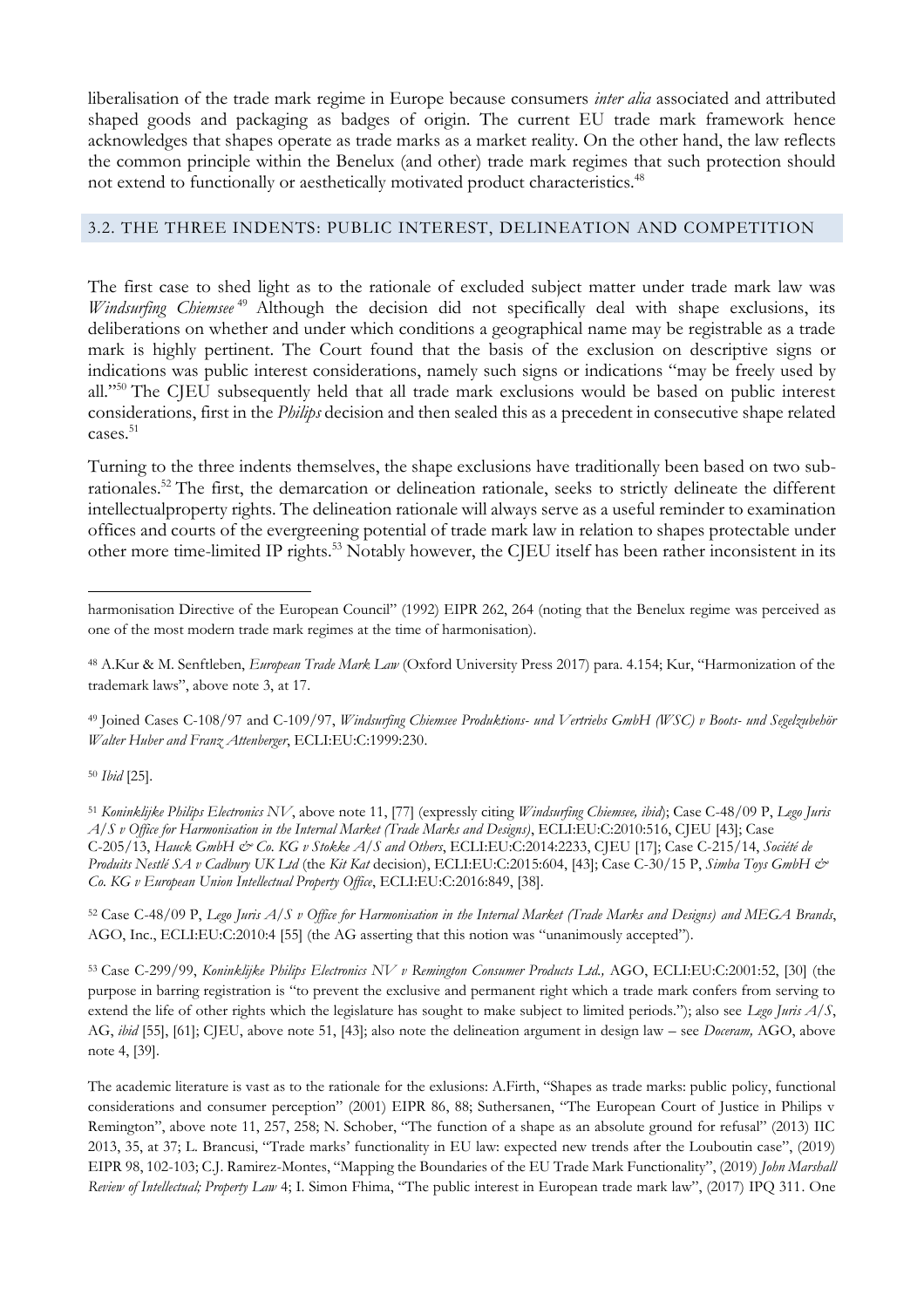reliance on this rationale – as opposed to the public interest ethos, or the competition rationale. Thus, the CJEU refrained from this delineation in *Philips* but tied the rationale to the freedom of competition arguments in the *Lego* decision.<sup>54</sup> In *Hauck*, the AG in *Hauck* deploys the delineation rationale as a subset to the more general competition rationale of the shape exclusions to explain the third indent. While cumulative protection under different IP rights is allowed, he notes that some delineation must be present between trade mark law (which promotes "fair competition by enhancing market transparency") and other time-limited IP rights (which promote "innovation and creativity").<sup>55</sup>

The second, the competition rationale, can be seen as underpinning the second indent in ensuring that shapes whose essential characteristics perform technical solutions or are functional "may freely be used by all."<sup>56</sup> Nevertheless, the competition rationale was extended by the AG and the CJEU to all variations of the shape exclusions.<sup>57</sup>

#### (A) AN AUTONOMOUS SHAPE-FUNCTION DOCTRINE?

The decided case law refers to all rationales though not necessarily in a consistent manner. We believe that the CJEU's current stance within trade mark law is that the competition ethos transcribes over other rationales.

The competition rationale was referred to in the first CJEU decision on shape exclusions namely the *Philips* decision. Although the decision focussed on the second indent (shapes necessary for technical results), the CJEU pointed out that the common ground for all indents within the shape exclusion is "to prevent trade mark protection from granting its proprietor a monopoly on technical solutions or functional characteristics of a product which a user is likely to seek in the products of competitors."<sup>58</sup> The competition rationale has, since then, been repeated in subsequent case law. In relation to the first indent, the CJEU in *Hauck* held that shapes resulting from the nature of goods means such shapes "with essential characteristics which are inherent to the generic function or functions of such goods". The rationale, the Court held, was

"reserving such characteristics to a single economic operator would make it difficult for competing undertakings to give their goods a shape which would be suited to the use for which those goods are intended. Moreover, it is clear that those are essential characteristics which consumers will be

should also not forget the source of the rationale deriving as it does from the *ex ante* EU trade mark regime under the Benelux trade mark law - F. Henning-Bodewig & H.E. Ruilsenaars, '*Designschutz qua Markenreccht?'*, above note 46, 826; T.C. Jehoram, C.Nispen & T. Huydecoper, *European Trademark Law: Community Trademark Law and Harmonized National Trademark Law* (Kluwer Law International 2010) 96.

<sup>&</sup>lt;sup>54</sup> *Lego Juris A/S*, CJEU, above note 51, [46] ("protection of that shape as a trade mark once the patent has expired would considerably and permanently reduce the opportunity for other undertakings to use that technical solution […]technical solutions are capable of protection only for a limited period, so that subsequently they may be freely used by all economic operators.").

<sup>55</sup> Case C-205/13, *Hauck GmbH & Co. KG v Stokke A/S and Others*, AGO, ECLI:EU:C:2014:322, [34]-[35]; CJEU, above note 51, [19].

<sup>56</sup> *Koninklijke Philips Electronics NV*, above note 11 [80].

<sup>&</sup>lt;sup>57</sup> Hauck GmbH, CJEU above note 51, [20].

<sup>58</sup> *Koninklijke Philips Electronics NV*, above note 11 [78].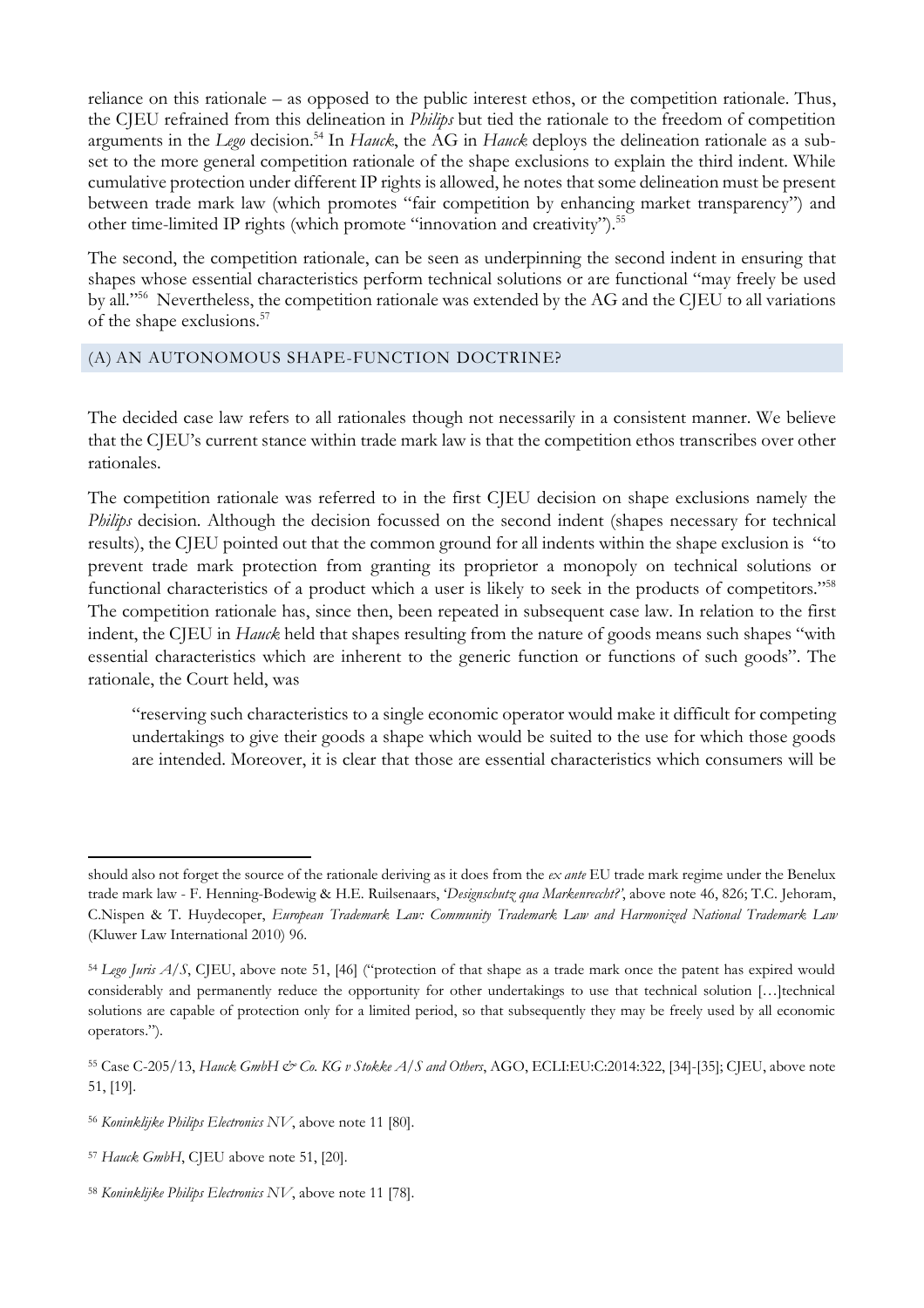looking for in the products of competitors, given that they are intended to perform an identical or similar function."<sup>59</sup>

In relation to the second indent, the CJEU pointed out the clear link between unfettered competition in relation to technically-dictated shapes:

"When the shape of a product merely incorporates the technical solution developed by the manufacturer of that product and patented by it, protection of that shape as a trade mark once the patent has expired would considerably and permanently reduce the opportunity for other undertakings to use that technical solution. In the system of intellectual property rights developed in the European Union, technical solutions are capable of protection only for a limited period, so that subsequently they may be freely used by all economic operators. As OHIM pointed out in its argument summarised in paragraph 37 above, that consideration underlies not only Directive 89/104 and Regulation No 40/94, with regard to trade mark law, but also Regulation No 6/2002, in relation to designs." 60

The *Hauck* decision goes further to positively embrace the competition rationale as the *grundnorm* of the shape exclusions. The AG usefully analyses the normative functions of trade marks but ultimately underlines that particular shapes are excluded on a different purpose namely to promote competition. He found that all three indents were based on the same rationale since all of them serve to keep in the public domain the essential characteristics of particular goods which are reflected in their shape. <sup>61</sup> If we extrapolate this view, one can conclude that shape exclusions within trade mark law are essential for effective competition on the markets concerned.<sup>62</sup> The CJEU certainly affirms the competitive ethos albeit by a very different path as discussed below.

#### (B) AESTHETICS AS A COMPETITIVE FACTOR

The AG in *Hauck* does note the delineation principle in passing – yes, the third indent is concerned with demarcating between trade marks on the one hand, and copyright and designs, on the other.<sup>63</sup> But the third indent is not confined to situations where the economic value of the goods lies solely in its aesthetic shape; rather the third indent covers "works of art or functional art", and "practical objects" whereby the "design is one of the fundamental elements which determine their attractiveness, *and thus the market success* of the goods concerned". Finally, the third indent will cover a wide category of goods – from those "purchased on account their aesthetic shape, as in the case of jewellery or fine cutlery", to those goods where aesthetics can perhaps play a role, according to a "certain segment of the market".<sup>64</sup>

The CJEU acquiesces with this view that the third indent does not merely cover such value-added shapes with artistic or ornamental value, but also cover other types of "aesthetic" elements. The latter can be identified with reference (though not solely) to the average consumer and market perception: including

<sup>63</sup> *Ibid* [70].

<sup>64</sup> *Ibid* [78], [80]-[84]

<sup>59</sup> *Hauck GmbH*, CJEU above note 51, [26].

<sup>60</sup> *Lego Juris A/S*, CJEU, above note 51, [46]. For other decisions employing a similar competition-based rationale, see *Hauck GmbH & Co. KG*, above note 51, [18]; *Société de Produits Nestlé SA*, above note 51, [44]; also see *Doceram,* AGO, above note 4 [44] (referring to a similar rationale).

<sup>&</sup>lt;sup>61</sup> *Hauck GmbH*, AGO, above note 55, [28]; confirmed by the CJEU, above note 51, [20].

<sup>62</sup> *Hauck GmbH*, AGO, *ibid* [39], [33].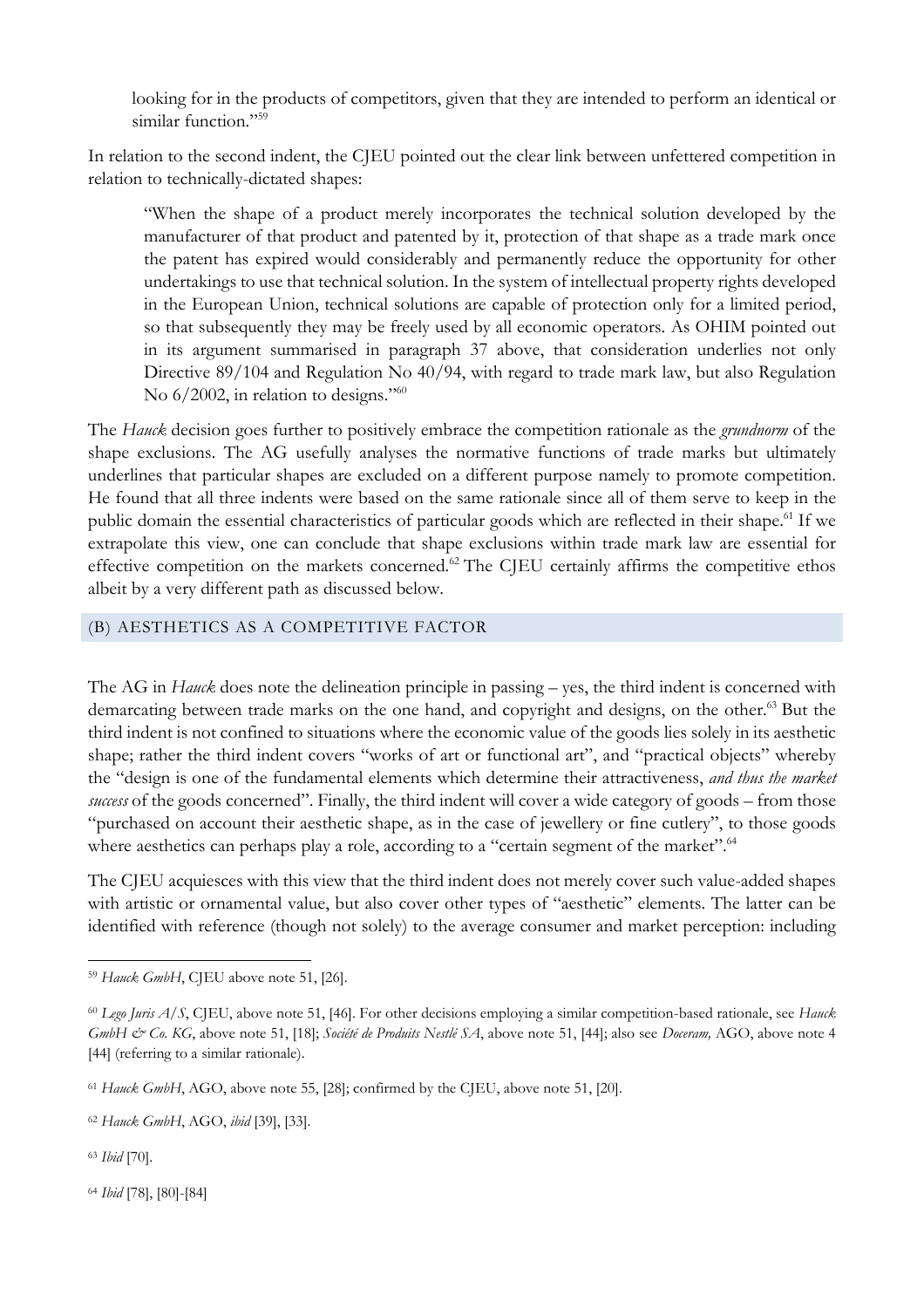the nature of the category of goods, the artistic value of the shape in question, the dissimilarity from other shapes in common use on the market concerned, price elasticity in relation to substitutable goods, and the development of a promotion strategies. <sup>65</sup> Thus, the third indent has been interpreted to include "substantial values" which includes a wide range of aesthetic considerations, evaluated from the perspective of the consumer. In short, what functions in the market place as a crowd pleaser? Having witnessed the inevitability of aesthetics in relation to shapes under design law, we should not be surprised at the linguistics employed the CJEU in understanding shape exclusions.

## 4. FUNCTIONALITY AND COPYRIGHT: THE AUTONOMOUS ORIGINALITY DOCTRINE

The landmark decisions of *Flos SpA v Semararo*<sup>66</sup> and *Cofemel-Sociedade de Vestuário, SA v G-Star Raw CV*<sup>67</sup> see the genesis of two policies in relation to copyright protection of shapes: (i) cumulative protection under both design and copyright laws should not be unnecessarily barred, and (ii) a burgeoning functionality doctrine via the criterion of originality. In deconstructing *Cofemel,*, we believe the CJEU is continuing its path on aligning its autonomous functionality doctrine in respect of shapes across the different rights.

#### 4.1 CUMULATION OF PROTECTION

The issue of copyright protection of technical shapes has been exacerbated by the piece-meal harmonisation programme in light of the absence of a unitary EU copyright regulation. At one end of the spectrum were countries such as France and Belgium where the view was that all objects, whether classified as pure art or manufactured industrially, deserved protection under both design and copyright laws if the objects satisfied the prerequisites under both laws<sup>68</sup> – the cumulative protection approach. At the other end of the spectrum were countries such as the United Kingdom, Germany and Italy who adopted a conscious delineation policy, employing legal tools such as creativity, artistic merit, or separability to ensure that protection was limited to non-industrially applied, creative or purpose-less artistic works.<sup>69</sup>

<sup>68</sup> *Robin v. Romagnesi*, Cour de Cassation. 17 November 1814, available at *Primary Sources on Copyright (1450-1900)*, [http://copy.law.cam.ac.uk/record/f\\_1814;](http://copy.law.cam.ac.uk/record/f_1814) Cass. Civ. 2 August 1854, D.P. 1854, 1, p. 395 (the object of the copyright Law was to prohibit the infringement of all creative works, irrespective of their categorisation as either works of fine art or works of applied art). For a discussion on the evolution of the theory and the difficulties thereof (especially in relation to the confusion of the tests of originality and novelty, as well as in relation to functional objects), see U. Suthersanen, *Design Law in Europe*, above note 5, paras. 13.001–13.040; C.Bernault, A.Lucas, A. Lucas-Schloetter, *Traité de la Propriété littéraire et artistique* (LexisNexis 2017); P. Greffe and F. Greffe, *Traité des dessins et modèles* (LexisNexis 2019); A-K Kahn, 'The Copyright/Design Interface in France', in E. Derclaye (ed), *The Copyright/Design Interface*, (CUP 2018) pp 9-21.

<sup>69</sup> *Legal review on industrial design protection in Europe,* European Commission, 6/6/2016, above note 3, para. 3.6; *EC Green Paper*, above note 8, para. 5.4.6.1. The issue is not solved with reference to the Berne or Paris Conventions, or the TRIPS Agreement – on the international situation, see S. Ricketson and U. Suthersanen,'The design/copyright overlap: Is there a resolution?', in *Overlapping Intellectual Property Rights*, in N. Wilkof and S. Basheer (eds) (Oxford University Press 2012). For further reading on the historical evolution – for UK see *Copinger & Skone James on Copyright,* eds. N. Caddick Q.C., G. Harbottle, G. Davies (Sweet & Maxwell, 17<sup>th</sup> Edition, 2019), chapter 13; for other EU member states, see Suthersanen,

<sup>65</sup> *Hauck GmbH*, CJEU above note 51, [34]-[36].

<sup>66</sup> Case C-168/09, *Flos SpA v Semeraro Casa e Famiglia SpA*, CJEU; [2011] ECDR 8.

<sup>67</sup> Case C-683/17, *Cofemel* - *Sociedade de Vestuário, SA v G-Star Raw CV*; AGO, ECLI:EU:C:2019:363; CJEU ECLI:EU:C:2019:721.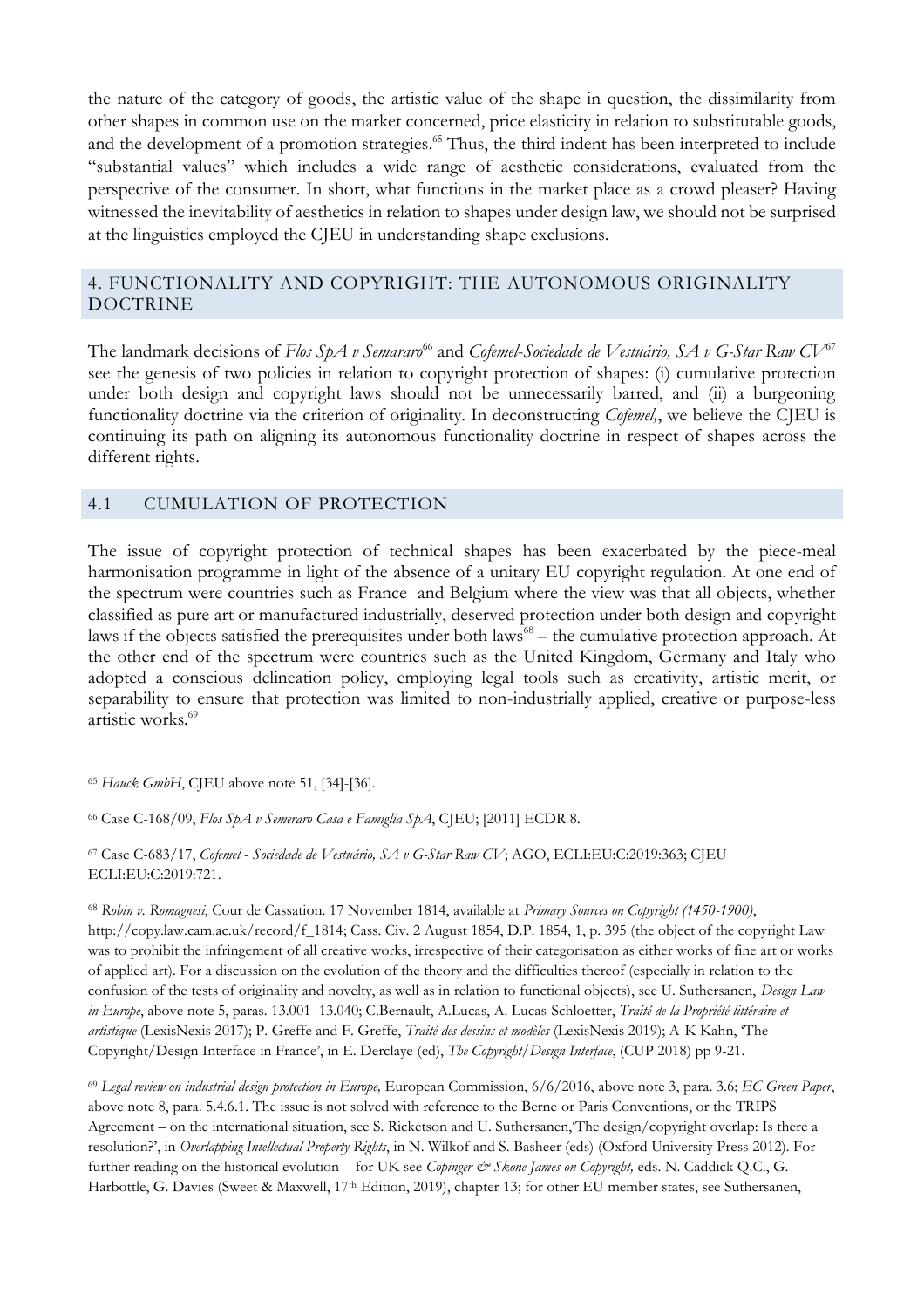While the CDR set out a unitary design law regime, a harmonizing directive was also issued in order to align national design laws throughout the EU. Article 17, design directive provided that a design could be eligible for cumulative protection under registered design law and copyright law; however "[t]he extent to which, and the conditions under which, such a protection is conferred, including the level of originality required, shall be determined by each Member State."<sup>70</sup> From a linguistic perspective, this provision allowed diverse national approaches: German law continued to administer a higher threshold of creativity for shapes and designs, while British law maintained its closed classificatory system in relation to artistic works while drastically limiting the term of protection for industrially produced artistic works.

The CJEU in *Flos* dismissed this liberal interpretation: as long as a design meets the conditions under which copyright protection is conferred, Member States do not have a choice as to whether or not to confer copyright protection for a design protected by a registered design right.<sup>71</sup>The effect has been dramatic as it now appears that all industrially manufactured objects (and thus shapes and designs) are eligible for copyright protection if they fulfil the criterion of originality – which should be at the same level as applied to other genres of works.<sup>72</sup> However, did the *Flos* judgement remove the ability of Member States to add subjective qualifications related to artistic merit or character? This was the crux of the question referred to the CJEU in *Cofemel* in relation to Portuguese copyright law which protected "works of applied arts, industrial designs and design works which constitute artistic creations.<sup>73</sup> The *Cofemel* decision concluded that EU law must be interpreted as prohibiting national copyright laws from conferring protection only on designs which create a distinct and noticeable visual effect from the

<sup>71</sup> *Flos SpA v Semeraro*, above note 66, [36]; confirmed in Case C-198/10, *Cassina SpA v Alivar Srl and Galliani Host Arredamenti Srl,* ECLI:EU:C:2011:570.

<sup>72</sup> Germany - *Birthday Train* decision, BGH, 24 November 2013, I ZR 143/12 (level of creativity doctrine which was applied to discriminate between literary and artistic works was relinquished in favour of a level playing field for all subject matter); UK - S.74, Enterprise and Regulatory Reform Act 2013 c.24 (repealing s.52, Copyright, Designs and Patents Act 1988 – which had curtailed copyright protection upon industrial application of an artistic work). For a discussion, see Suthersanen, 'Copyright and Manufactured Objects:Aesthetic Considerations and Policy Discriminations", in M. David & D. Halbert (eds.), *Sage Handbook of Intellectual Property* (Sage 2015); M.Ritscher and R.Landolt, "Shift of paradigm for copyright protection of the design of products" (2019) GRUR Int. 12; A. Ohly, 'The Case for Partial Cumulation in Germany', above note 68, at 161-163 (discussing the fate of the *Birthday Train* case which was eventually denied copyright protection by the national court as it lacked the requisite creativity when compared to existing designs)*.*

<sup>73</sup> Art.2.(1)(i), Portuguese CopyrightAct,1985. Similar positions prevailed in Italy and UK. Thus, the Italian appellate courts accepted that copyright protection should be available as a matter of course to industrial objects (especially furniture); however, such designs must possess creative character and artistic value - *Vitra Patente AG v High Tech s.r.l*., Case No. 1983/2007, Court of Milan, September 13, 2012; *Le Corbusier* – *Cassina v High Tech S.r.l*., Court of Milan, July 7, 2011; *Flos/Arco*, Court of Milan, September 20, 2012; *Megalco S.p.a. v City Design S.r.l.*, Judgement No. 23292, Italian Supreme Court, 13 November 2015. Also see P. Marzano, "An ill designed protection for a well designed product: Italy and its copyright protection of Industrial Design", (2014) 240 *Revue Internationale du Droit d'Auteur* 119; E. Derclaye, 'The Copyright/Design Interface in Italy', pp. 269-289, in *The Copyright/Design Interface,* above note 68*.* 

The insistence on "artistic merit" for three-dimensional works of applied arts under UK law is well known – see Suthersanen, 'Copyright and Manufactured Objects', *ibid* at 546-548.

*Design Law in Europe,* above note 5, chapters 13 (France), 14 (Germany), 15 (Italy); A. Ohly, 'The Case for Partial Cumulation in Germany', pp. 128-161 in *The Copyright/Design Interface, ibid*.

<sup>70</sup> Directive 98/71 on the legal protection of designs, [1998] OJ L289/28; a similar provision can be found in Article 96(2), CDR.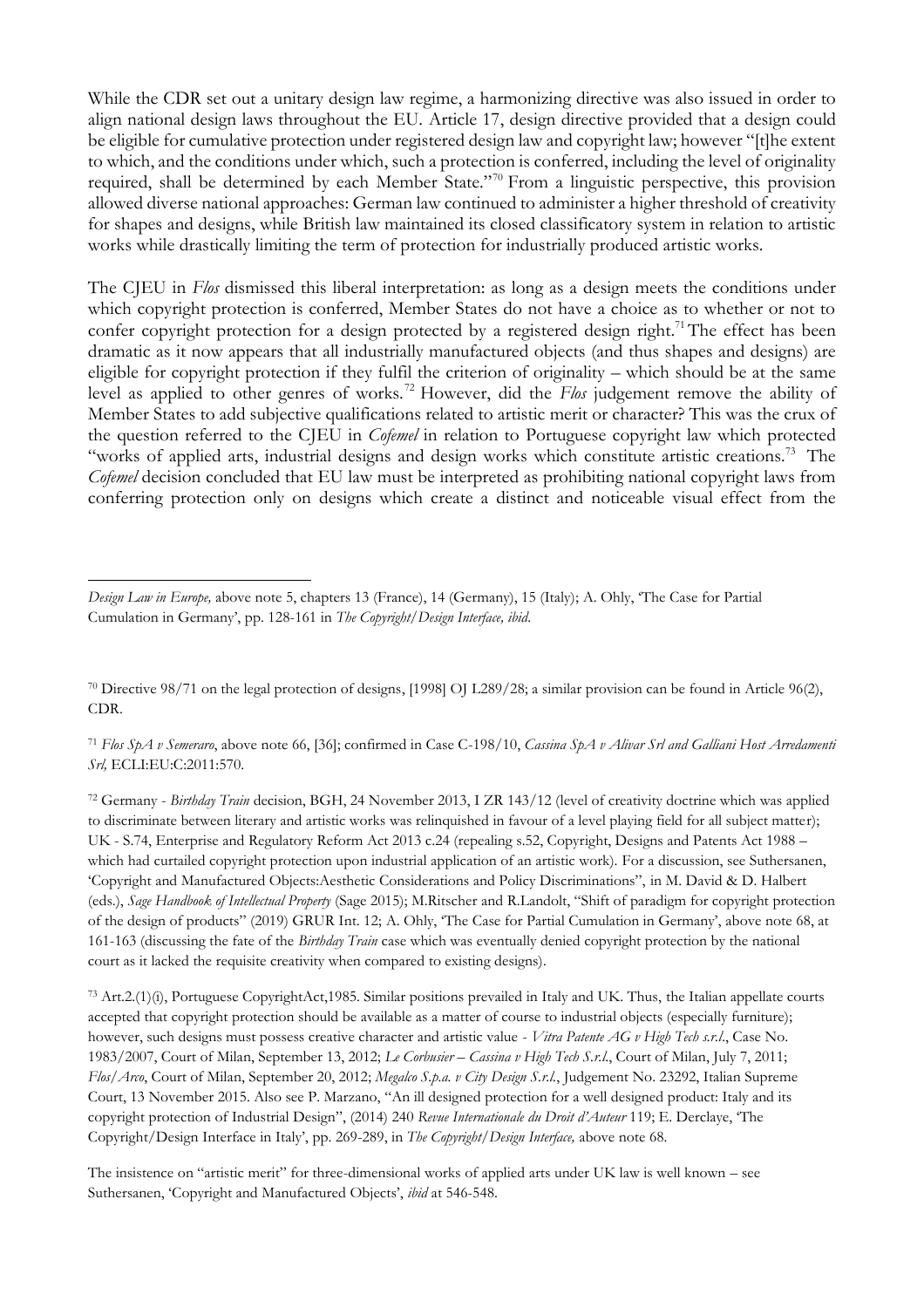aesthetic point of view. All designs (including all shapes) are entitled to protection under EU copyright law.

Despite a further referred question as to the nature of "artistic character" required, the CJEU declined to answer that question deeming the originality criterion sufficiently robust to address all concerns. Indeed, one can say that irrespective of national classifications of subject matter,<sup>74</sup> the jurisprudential precedents set by the CJEU dictate that all subject matter is only subject to the EU work/originality criteria. We now turn to the latter part of the reasoning.

The CJEU found it inconceivable that Member States could determine conditions of protection, since this position, the Court asserts, is harmonized under EU law. This is the only logical conclusion as long as one accepts that much of the harmonisation on originality and subject matter did not precede from legislative measures but is based on the CJEU's own judicial activism in relation to the InfoSoc directive.<sup>75</sup>

# 4.2 THE FUNCTION OF "ORIGINALITY" IN COPYRIGHT

The CJEU confirmed two fundamental axioms of EU copyright protection. First, a work must constitute subject matter that "is identifiable with sufficient precision and objectivity". In extending this phrase, which the court had previously identified in *Levola Hengelo,* the CJEU confirmed that concepts such as "aesthetic effect" or "aesthetically significant visual effect" were not acceptable pre-requisites of protection:

"[…] as follows from the usual meaning of the term 'aesthetic', the aesthetic effect that may be produced by a design is the product of an intrinsically subjective sensation of beauty experienced by each individual who may look at that design."<sup>76</sup>

The Court was cognisant of the fact that aesthetic considerations play a part in creative activity but this is of no avail as they do not *per se* reflect "the freedom of choice and personality of its author".<sup>77</sup> The second axiom of EU copyright law is that the subject matter should be original in that it should reflect "the personality of its author, as an expression of his free and creative choices."<sup>78</sup> If the subject matter

<sup>76</sup> *Cofemel, ibid* CJEU [53], [32]-[34]; citing Case C‑310/17, *Levola Hengelo*, above note 74, [40]-[42].

<sup>77</sup> *Cofemel, ibid* CJEU [54].

<sup>78</sup> *Cofemel, ibid* [30], citing Case C‑145/10, *Painer*, EU:C:2011:798, [88],[89] and Case C‑161/17, *Renckhoff*, EU:C:2018:634, [14].

<sup>74</sup> *Cofemel*, CJEU, [29], citing *Infopaq International*, C‑5/08, EU:C:2009:465, [37], [39]; and *Levola Hengelo*, C‑310/17, EU:C:2018:899, [33], [35]-[37], and the case-law cited. This reasoning would have implications for the UK closed list classification system (ss. 1, 4, of UK Copyright, Designs and Patents Act 1988).

<sup>75</sup> Thus the *Cofemel* decision (as do other cases) adopts a harmonised reading of the copyright landscape from the provision dealing with the reproduction right under Parliament and Council Directive 2001/29/EC on the harmonisation of certain aspects of copyright and related rights in the information society, [2001] OJ L167/10 (InfoSoc directive), art. 2(a). *Cofemel,*  above note 67, AGO [47], CJEU [58]. Support for this interpretation (and interestingly, the European Commission's brief argued a similar view in *Cofemel*) is drawn from the fact that although Member States are entitled to determine the extent of copyright protection under Art. 17, this does not allow these countries to tinker with the duration of copyright protection due to the harmonisation of the term of copyright protection. See for instance: Case C-5/11, *Re Criminal Proceedings against Donner*, AGO, [2012] ECDR 18, [AG32]; Directive 2011/77/EU amending Directive 2006/116/EC on the term of protection of copyright and certain related rights, [2011] OJ L265/1. For a remarkably prescient discussion on this, see H.C. Jehoram, "Cumulation of protection in the EC design proposals" (1994) 16(12) EIPR 514, at 520. For contrary views, see L. Bently, (2012) 'The return of industrial copyright?', (2012) EIPR 654 and the European Copyright Society's *Opinion on Cofemel*, above note 31.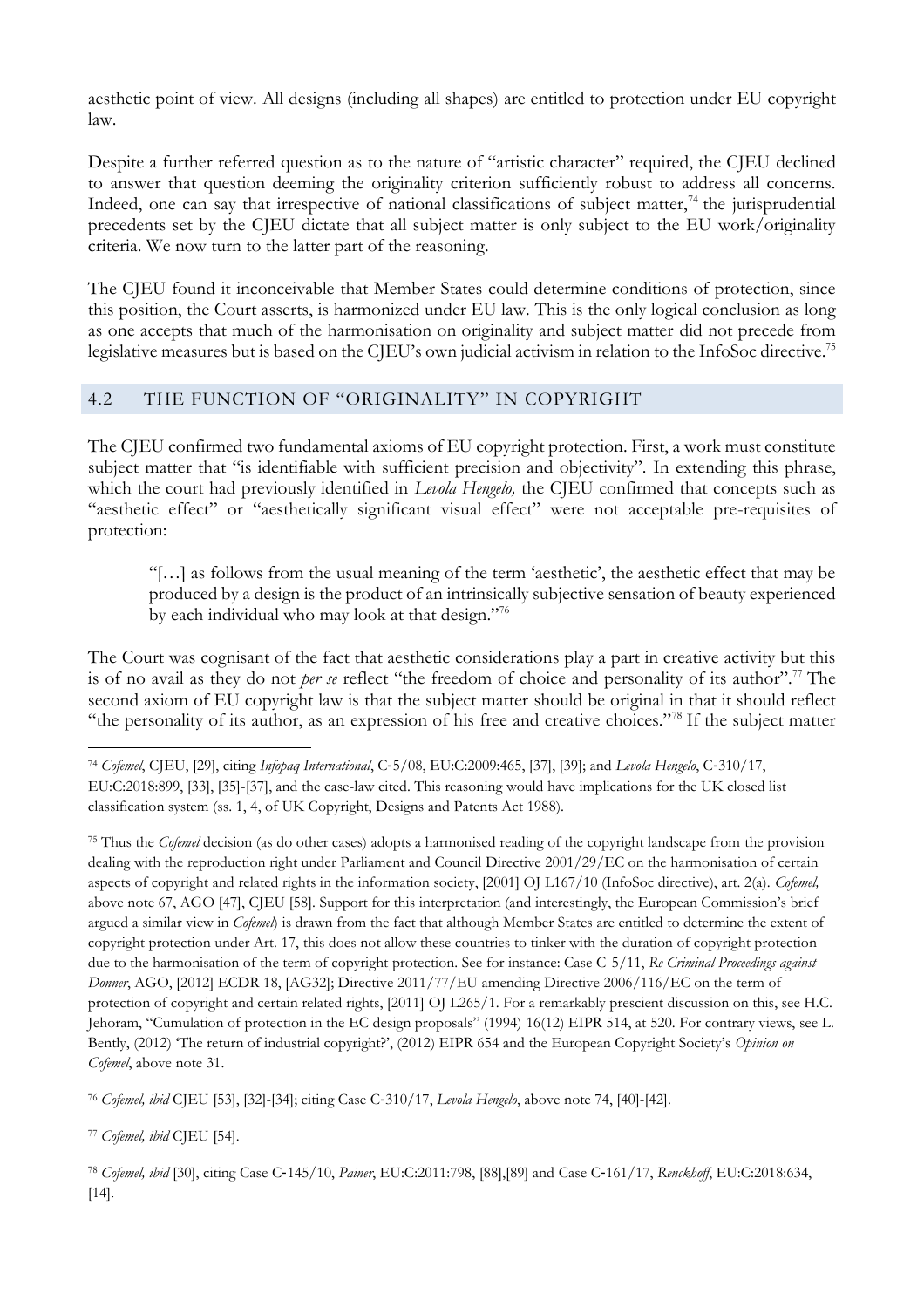has been "dictated by technical considerations, rules or other constraints, which have left no room for creative freedom", then the work is not sufficiently original.<sup>79</sup> Some of this reasoning has been confirmed in the recent AG's opinion in the *Brompton Bicyle* decision where the referring question asked whether the current copyright law under the InfoSoc directive excludes "from copyright protection works whose shape is necessary to achieve a technical result?"<sup>80</sup> The AG reminds us that the CJEU has (in relation to computer programs) held that if the expression of the components of a subject matter

'is dictated by their technical function, the criterion of originality is not met, since the different methods of implementing an idea are so limited that the idea and the expression become indissociable'.<sup>81</sup>

Thus, in addition to the *Cofemel* court's holding that that technical considerations or constraints can curtail creative freedom, and thus originality, the *Brompton Bicycle* opinion employs the idea-expression dichotomy to ensure that functional elements are not eligible for copyright protection. It is suggested that these concepts of work and originality build an important functionality sub-rule within copyright law, which is akin to that in *Doceram.* The CJEU's line of reasoning is based on all the relevant EU and international legislation. <sup>82</sup> The Court has also logically incorporated its steady (and some may say stealthy) expansion of the notion of an "original work".<sup>83</sup> Moreover, there is emphasis throughout the AG's and CJEU's arguments on "free and creative choices", which is now determined with reference to technical restraints.

## 4.3 THE FUNCTIONALITY RULE (AND OTHER ANTI-COMPETITIVE SAFEGUARDS)

We would further argue that the ancillary role of "original" (as the guardian in respect of technically dictated shapes) is based on the concern as to the anti-competitive effects of copyright protection of mass-produced, everyday design products. The AGs' opinions in *Cofemel* and *Brompton Bicycle* attempt to address the concerns which have been voiced as to extending copyright protection to mass-manufactured

<sup>81</sup> *Brompton Bicyle*, above note 34, [63], citing *Bezpečnostní softwarová asociace*, C-393/09, CJEU, EU:C:2010:816, [49]-[50].

82 Arts. 2(1), 2(7), Berne Convention; Art.25, TRIPS Agreement (discussed in AG Opinion); Art.1(4), WIPO Copyright Treaty; Recital 8, Article 17, Directive 98/71/EC on designs; Recital 32, Art. 96 (2), Regulation (EC) No 6/2002 on designs; Recital 60, Articles 2 (a),9, Directive 2001/29/EC (Infosoc).

<sup>83</sup> The doctrinal evolution is clear from these particular decisions: C-05/08 (*Infopaq*), 2009: "…copyright within the meaning of Article 2(a) of Directive 2001/29 is liable to apply only in relation to a subject-matter which is original in the sense that it is its author's own intellectual creation….if the elements thus reproduced are the expression of the intellectual creation of their author"; C-393/09 (*Bezpečnostní softwarová asociace*), 2010: "…where the expression of those components is dictated by their technical function, the criterion of originality is not met, since the different methods of implementing an idea are so limited that the idea and the expression become indissociable."; C-145/10 (*Painer*), 2011: copyright is available if "such photograph is an intellectual creation of the author reflecting his personality and expressing his free and creative choices in the production of that photograph."; C-168/09 (*Flos*), 2011(as discussed above); "The intention of the European Union legislature to confer that protection also emerges clearly from recital 8 in the preamble to Directive 98/71, affirming, in the absence of harmonisation of copyright legislation, the principle of cumulation of protection under specific registered design protection law and under copyright law."; C 604/10 (*Football Dataco*, 2012): "By contrast, that criterion is not satisfied when the setting up of the database is dictated by technical considerations, rules or constraints which leave no room for creative freedom"; C 310/17 (*Levola*, 2018): "Accordingly, for there to be a 'work' as referred to in Directive 2001/29, the subject matter protected by copyright must be expressed in a manner which makes it identifiable with sufficient precision and objectivity, even though that expression is not necessarily in permanent form.".

<sup>79</sup> *Cofemel, ibid* [31], citing Case C‑604/10, *Football Dataco and Others*, EU:C:2012:115, [39] and the case-law cited.

<sup>80</sup>*Brompton Bicycle*, above note 34, AGO [28]. The work in issue is a bicycle whose folding system was at one time protected by a patent right.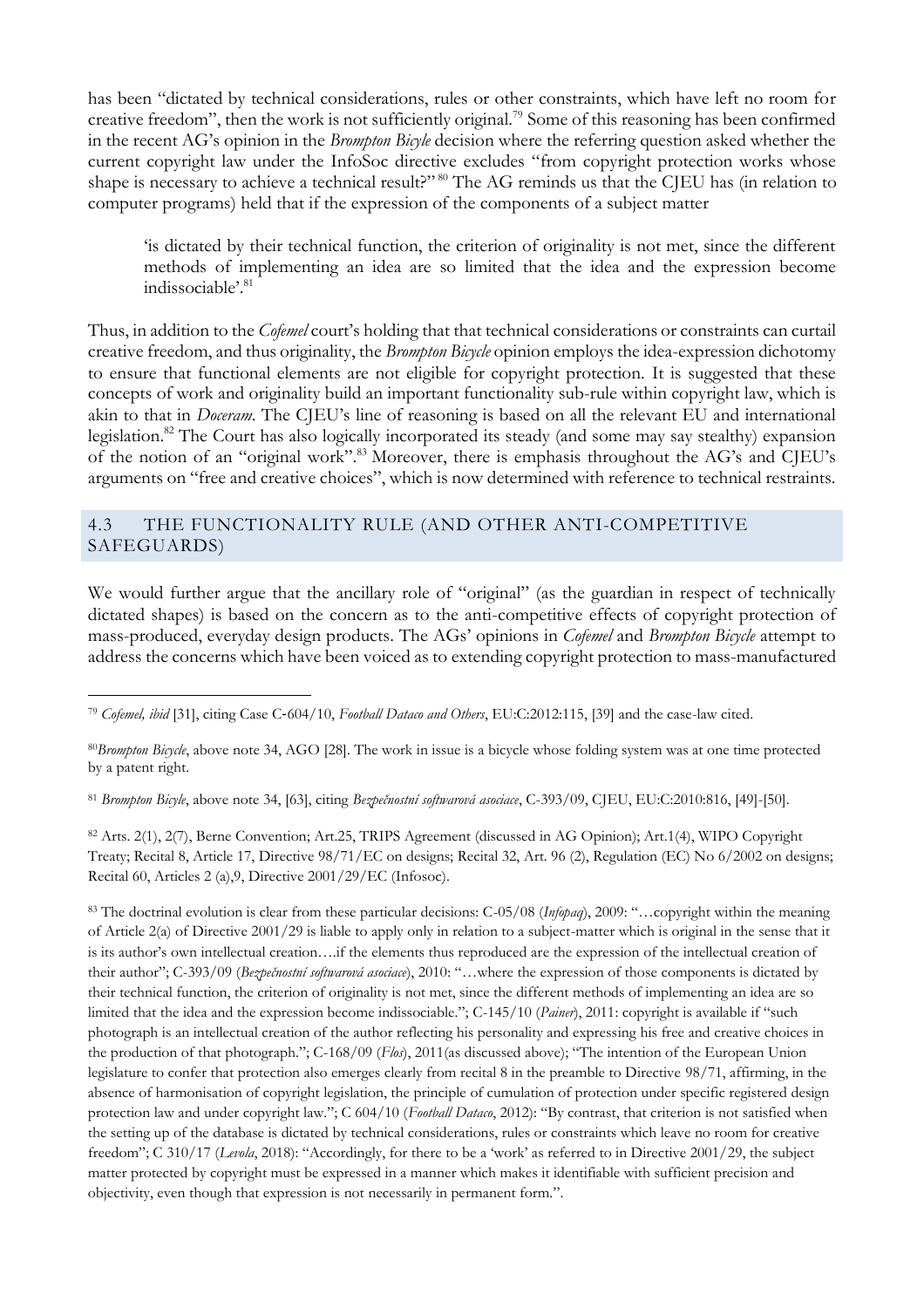shapes and designs without limitations. Will copyright protection be anti-competitive due to the long duration and relatively low pre-requisites? Would the scope of protection be too nebulous without registration? Does the *Cofemel* reasoning undermine *sui generis* design protection?

AG Szpunar in *Cofemel* argues that there are several intrinsic anti-competitive guards within copyright law. While the rationale of design protection is based on market realities and competition, the objectives of copyright law are to create an environment for "dialogue, inspiration and reformulation." In pursuing these objectives and in allowing the "unhindered economic exploitation of the work as such", the AG points out to all the different mechanisms that ensure the fulfilment of the different objectives. Thus, the EU originality criterion is interpreted to act as an anti-competitive barrier demanding objectivity and excluding works dictated by technical constraints. Next, the idea-expression principle within copyright law will further mitigate the anti-competitive effects of copyright protection. This reasoning reiterates what was highlighted earlier in the 1991 EC Green Paper on designs which rationalised the technical function exclusion for designs by analogising it to the idea/expression dichotomy within copyright law.<sup>84</sup> Finally, the scope of protection between the two regimes is dissimilar. Design law protects the "global visual impression" based on a first-come, first-claim rule; the scope of copyright protection cannot extend to prevent a similar work being created independently without access or unauthorised reproduction being proved.<sup>85</sup>

AG Sánchez-Bordona treads on a similar path in *Brompton Bicycle* with *obiter* on the function of patent law vis-à-vis design and copyright laws; However, he goes further and asserts boldly that:

"as a general rule, works (objects) of applied arts whose shape is dictated by their function cannot be protected by copyright. If the appearance of a work of applied art is *exclusively dictated* by its technical function, as a *decisive* factor, it will not be eligible for copyright protection."<sup>86</sup>

And here we have the AG arriving at a similar conclusion as us – the functionality rule has to be in some alignment across the different IP rights in relation to shapes.<sup>87</sup> One may be initially dismayed at the AG's language i.e. "exclusively dictated by its technical function", especially in light of the saga within design law in arriving at a single position. Nevertheless, we are firmly assured that this general rule will be in line with those governing designs and trade marks, relying on *Doceram* and *Lego Iuris*. <sup>88</sup> In line with the CJEU's objective multi-factorial assessment, the AG confirms the following should be given some consideration: the existence of an earlier patent or design right in the same product, the effectiveness of the shape in achieving the technical result and the intention to achieve that result.<sup>89</sup>

The first two factors are understandable: the existence of an earlier patent may help determine the presence of technical constraints, and explain the spatial relationship between the chosen shape and the desired functionality; the existence of alternative shapes is the exact same issue as discussed in *Doceram* 

<sup>&</sup>lt;sup>84</sup> *EC Green Paper*, above note 8, para. 5.4.6 (".. if there is no choice when designing a product with a given effect, there is no personal creativity displayed and consequently nothing to protect - at least under copyright or design law."

<sup>85</sup> *Cofemel,* above note 67, AGO, [54]-[66]; *Brompton Bicycle,* above note 34, AGO [53]-[56].

<sup>86</sup> *Brompton Bicycle, ibid* [65]; for discussion on the function of patent law, see [36]-[45].

<sup>87</sup> *Brompton Bicycle, ibid* [70] ("It is true that each of those three fields (designs, trade mark law and copyright) have their own features which mean that the legal provisions governing them cannot be treated identically. However, I do not believe there is any reason why the Court's considerations concerning one of those fields should not be cautiously applied to the others where it is a case of interpreting a rule applicable, albeit with nuances, to all of them.")

<sup>88</sup> *Brompton Bicycle, ibid* [66], [68], [69].

<sup>89</sup> *Brompton Bicycle, ibid* [78]-[98], [102].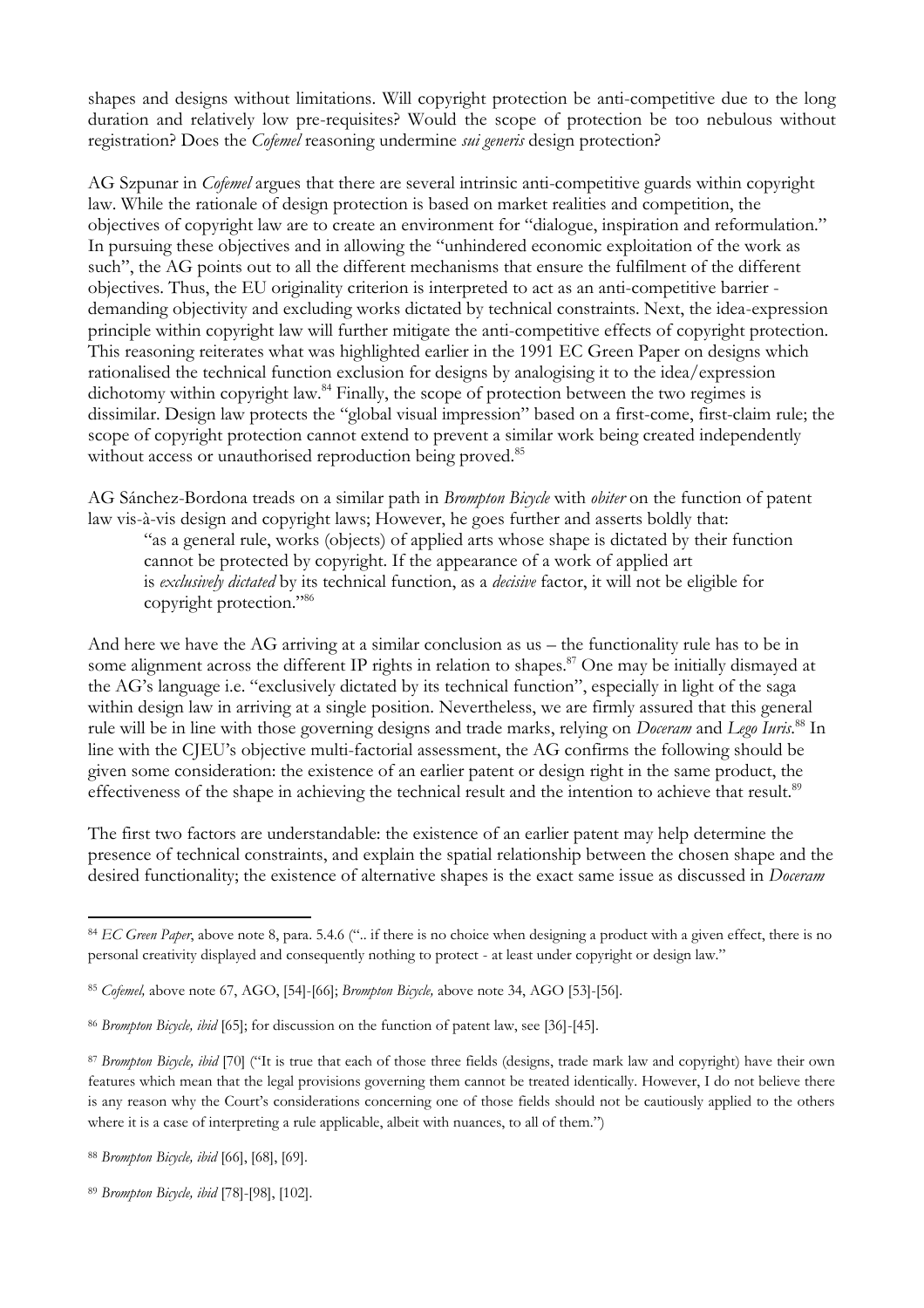with the AG confirming a similar approach within copyright law. The final factor concerns the designer's intention. One can wonder why this is thought to be an objective consideration. As we stated above, one is not quite clear whether the *Doceram* decision quashed the "motivation of the designer" factor, and curiously the AG here believes it is relevant for the purposes for ascertaining originality. One may argue that this will introduce far too much subjectivity. What is more perplexing is that the AG dismisses other, perhaps more objective, identifiers of function such as exhibitions or museums stating that these merely confirm that an industrial object can incorporate aesthetic components.<sup>90</sup>

## 5. CONCLUSION: DEFENDING THE CJEU'S DOCTRINE

We have attempted to trace the CJEU's nascent functionality doctrine from *Doceram* to contemporaneous trade mark decisions (*Philips, Hauck* and *Lego Juris)* to the more recent jurisprudence in *Flos* and *Cofemel,* taking into account the AG's opinion in *Brompton Bicycle.* We have tried to convince our readers of the continuous interpretation of the functionality doctrine using the rhetorical and legal language of competition. We have noted the crystallisation of the assessment factors, especially in design and trade mark laws, and we believe these factors further signal the importance of market behaviour.

As we have alluded to in our Introduction, the CJEU has shifted tenets within design, copyright and trade mark laws to create a *pointilliste* landscape namely its autonomous functionality doctrine within IP. Moreover, we would argue that this in accordance with the Court's judicial activism in the field of IP law. <sup>91</sup> This is especially evident in the area of EU copyright law where in light of the substantive gaps and conflicts between the various directives, the CJEU has assumed the responsibility of ensuring "conceptual consistency" across various directives *ex post* its landmark judgement in *Infopaq*. <sup>92</sup> The Court also appears to be conscious of the criticism that this is law making *par excellence*, and possibly *ultra vires*:

'The Court has to perform its work of interpretation within a complex landscape involving several directives. These were adopted at different points in time and refer to different subject-matter, but pursue similar objectives[…] Should we seek, given this context, to develop a functional consistency that considers the different directives as more or less autonomous entities or should we pursue a conceptual consistency by viewing all these directives as an integrated whole? The Court prefers, in this respect, the conceptual approach, at the risk of being criticized by that body of doctrine that believes this role should be exercised by the legislative organs of the European Union'<sup>93</sup>

<sup>92</sup> *Infopaq International A/S*, above note 74. See J. Griffiths, "The role of the Court of Justice in the development of European Union Copyright Law,", in I.Stamatoudi & P. Torremans, *EU Copyright Law: A Commentary* (Edward Elgar 2014), chapter 20; M.Favale, M.Kretschmer, P.L.C. Torremans, "Is There a EU Copyright Jurisprudence? An Empirical Analysis of the Workings of the European Court of Justice" (2016) 79(1) *Modern Law Review* 31-75.

<sup>90</sup> *Brompton Bicycle, ibid* [93]-[94].

<sup>91</sup> To emphasize, we do not advocate that the CJEU's reasoning is akin to the common law *stare decisis* doctrine; however, there are growing convergences as to how the CJEU employs precedents, and then refers to such precedents as "established case-law", using a string of citations. For a thorough discussion in this area, see M. Jacob, *Precedents and case-based reasoning in the European Court of Justice,* (CUP 2014); also see A. Firth "Code, autonomous concepts and procedure", above note 7, 74-79.

<sup>93</sup> Speech of Judge J. Malenovský, CJEU, Annual conference on European Copyright Law, as cited in Griffiths, *ibid,* [20.06]; for a more general analysis, see P. Craig, "The ECJ and *ultra vires* action: A conceptual analysis", (2011) 48(2) *Common Market Law Review* 395–437.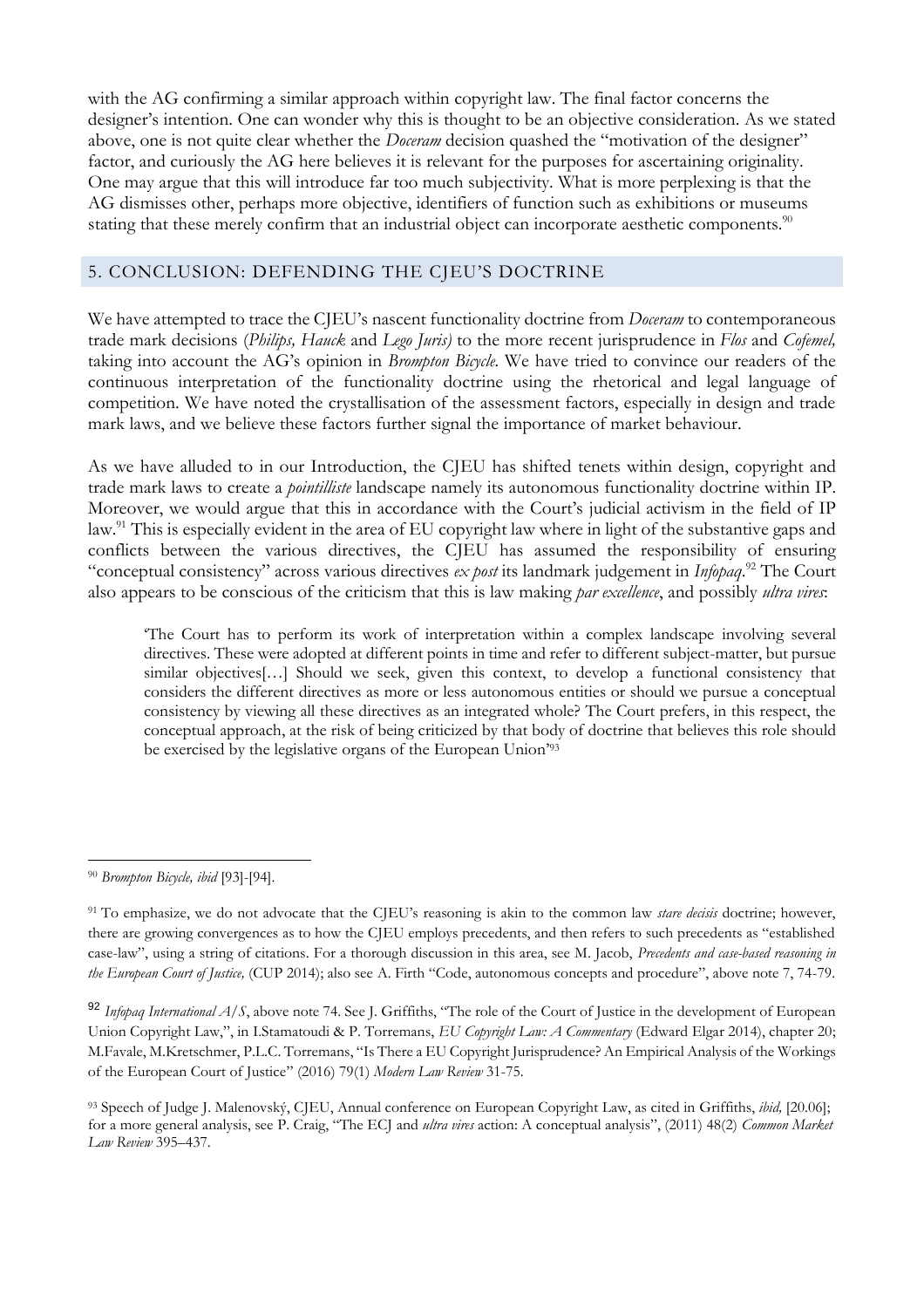## 5.1 DECLINE OF THE DELINEATION DOCTRINE

Some jurists may decry the *Doceram/Hauck/* policy-led doctrines arguing that it undermines several basic tenets of IP law including: overlapping of rights should be controlled, the functionality provisions under design and trade mark laws are couched in different language; the alignment of concepts undermine the different justificatory bases of rights; etc. etc. From these various positions, we arrive at the delineation rationale.

We would argue that the delineation rationale is outdated. Doctrinally, it goes against the CJEU's holistic "conceptual consistency" approach; realistically, it unreflective of how manufacturers and consumers behave. Take for instance the debate within trade mark law. On a closer examination, we find that tribunals have been inconsistent in applying the rationale or have found delineation to be a subset of the general competition rationale of trade mark law. <sup>94</sup> In relation to the third indent shape exclusion (substantial value), it was perceived to be based on a delineation rationale having been imported from the Benelux template. However, the Benelux Court of Justice discarded this basis stating that it was not necessary to limit protection to such shapes which were not worthy of design or copyright protection.<sup>95</sup> Indeed, in its view, the wording and legislative history of the provision was not aimed at merely delineating trade marks from other IP rights and was independent of the issue of cumulation; instead the provision was intended "to protect the freedom of competitors to give the same shape to their products in order to increase the value of those products."<sup>96</sup> Similar arguments go for the second indent exclusion/technical function exclusion - if the European legislator wanted to merely delineate the different rights, they could have used different language outlining such an approach. Much wider language was employed.<sup>97</sup> Finally, the first indent of the shape exclusion cannot be explained by the delineation principle at all – such shapes belong to natural goods or are a result of a standardised approach. Indeed, the fact that the CJEU has extended the first indent to such shapes with essential characteristics "which are inherent to the generic function or functions of such goods"<sup>98</sup> reinforces our view that the shape exclusions are based on an economic rationale to avoid the creation of natural monopolies.<sup>99</sup>

# 5.2 A SOCIO-ECONOMIC EXPLANATION

On the other hand, the current CJEU jurisprudence as to the interpretation of the functionality provisions should be appreciated within a wider context namely that there is a tacit acceptance within design, trade mark and copyright laws that:

- product shapes are a merger of form and function and are *ab initio* protectable;
- the presence of some functional features should not be construed as being "dictated by function" or patentable;
- functionality should not be defined *in contra* to aesthetic or artistic merit;
- functionality should be gauged with reference to how the product and its shape functions vis-àvis the market or consumer or public;

<sup>94</sup> See Part 3(2) above, and note 46.

<sup>95</sup> *Burberrys Ltd ./. Superconfex B.V.,* Urteil des Benelux-Gerechtshof vom 14. April 1989, GRUR Int 1990, 863, 864.

<sup>96</sup> Gielen, "Substantial Value Rule", above note 46, at 165, 167; Henning-Bodewig & Ruijsenaars, "Alternative Protection for Product Designs", above note 46 at 655-656.

<sup>97</sup> Suthersanen, "The European Court of Justice in Philips v Remington", above note 11, 267.

<sup>98</sup> *Hauck GmbH*, CJEU above note 51, [24]-[25].

<sup>99</sup> Gustavo Ghidini, *Innovation, Competition and Consumer Welfare in Intellectual Property Law* (Edward Elgar 2010) 165.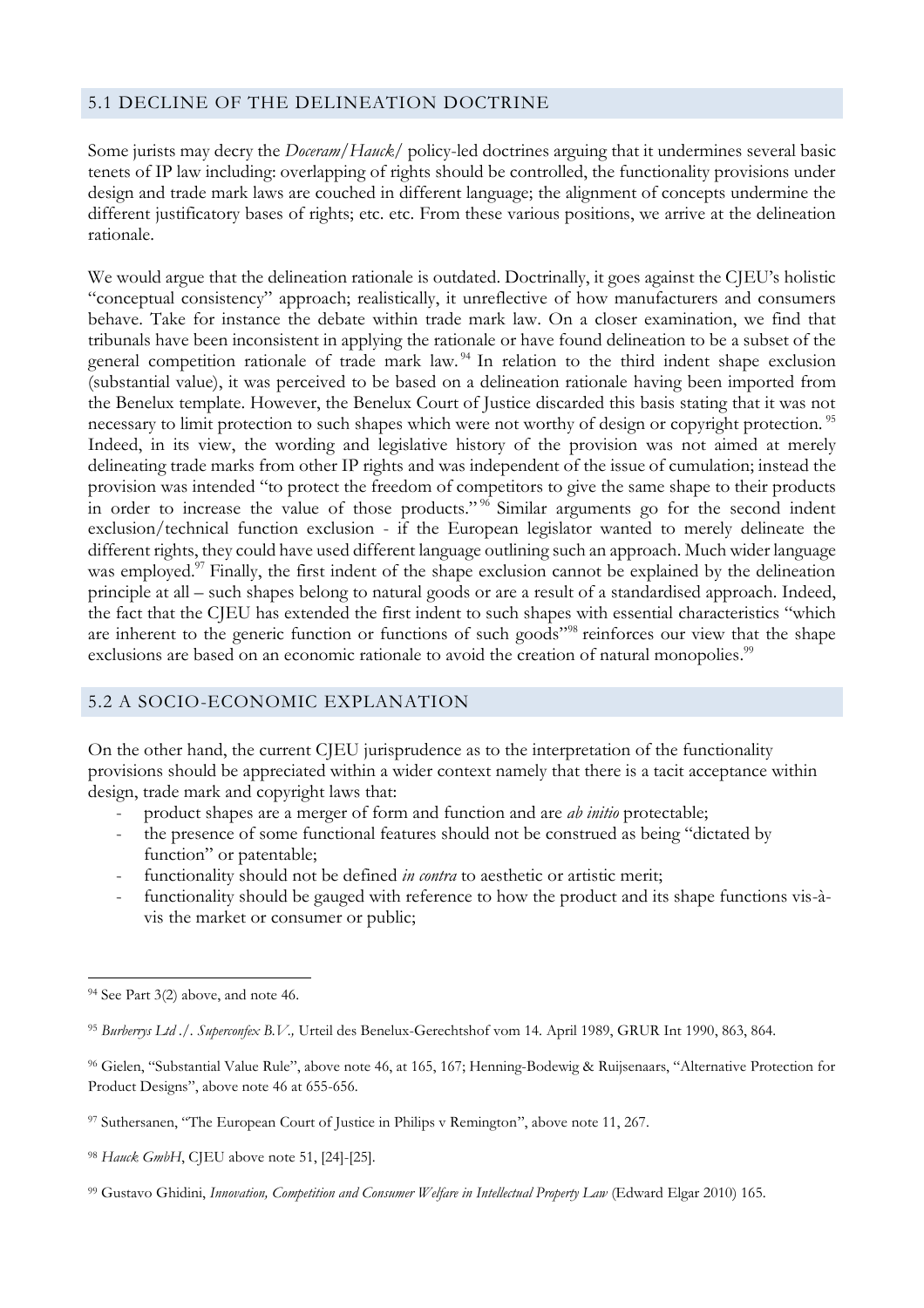The AG in *Hauck* advocated such an approach when he adopted the broader construction of the third indent of the shape exclusion:<sup>100</sup>

"The interpretation of that provision which I am proposing takes account of the fact that a particular product may perform multiple functions. There is no doubt that in addition to its original practical function (for example, a loudspeaker as an appliance for listening to music) a product can also satisfy other consumer needs. It is conceivable that a substantial value of the product results not only from the features which serve to carry out its practical function but also from its aesthetic qualities (for example, a loudspeaker can also perform a decorative function). The fact that a particular product performs a decorative as well as a practical function does not, in my opinion, rule out the possibility of applying the third indent of Article 3(1)(e) of Directive 89/104. That, in my view, is so in the case of certain designer goods whose aesthetic characteristics constitute the principal reason, or at least one of the fundamental reasons, for the customer deciding to make his or her purchase.

In accordance with the competitive ethos, the CJEU appears to also be advocating, at least in *Doceram*  and *Hauck* that some of the considerations in determining whether the exclusions apply include the nature of the goods, the intended or actual use of the goods on the market, the advertising literature, the existence of prior IP rights, and the visual aesthetics. We have discussed this in detail in Part 2(2) above in relation to *Doceram*, and here we simply turn for reinforcement to the AG in *Hauck*:

"… the perception of the shape concerned by the consumer is not the decisive assessment criterion. It constitutes one of several, fundamentally objective facts which demonstrate that the aesthetic characteristics of a shape affect the attractiveness of the goods to such an extent that the reservation thereof to a single undertaking would distort competition on the market concerned. Other such circumstances are, for example: the nature of the category of goods under consideration, the artistic value of the shape concerned, its dissimilarity from other shapes in common use on the market concerned, a substantial price difference in relation to other competing products with similar characteristics, and the development by the manufacturer of a promotion strategy emphasising principally the aesthetic characteristics of the goods concerned.<sup>101</sup>

The current AG/CJEU approach appears to understand that the design may evolve from a technical object into a powerful communicative tool. Consider the subject matter of the *Philips v Remington* decision – the electric shaver. The innovative engineer may primarily focus on achieving technical superiority within the marketplace, choosing a particular configuration of lines and surfaces to achieve that purpose; the manufacturing corporation may naively perceive consumers basing their purchasing choice solely on price and technological superiority which drives the firm's pricing and advertising strategy. With the passage of time, we may find that the consumer continues to choose the product despite other competing substitutes (in terms of purpose and price) in the market. It may be because the shape of the shaver has evolved into an information carrier factually capable of denoting either origin or conveying quality or aesthetic value (it is now exhibited in a museum as an iconic design).<sup>102</sup> This is highly likely in particular industries such as the fashion or furniture sectors. So, a furniture designer may attempt to impose order through selecting features based on the certain determining factors with an emphasis on purpose (comfort of a chair), intended consumer (a child), ergonomic and safety factors (sturdy legs, reliability and safety), aesthetics (sleek lines and curvature, type of materials used), and efficient mass-production.

<sup>100</sup> *Hauck GmbH*, AGO above note 4, [85].

<sup>101</sup> *Hauck GmbH*, AGO above note 4, [89].

<sup>102</sup> The English courts in *Lucasfilm Ltd. v Ainsworth*, UKSct. [2011] UKSC 39; [2011] 6 E.C.D.R. 21 should perhaps have applied this logic and realized that shapes can be devised initially as utilitarian helmets worn in a battle scene of a film (with no regard as to whether they looked good or pretty) but can then evolve into integral parts of an artistic film set and subsequently into iconic art works sold in Christie's auction house.